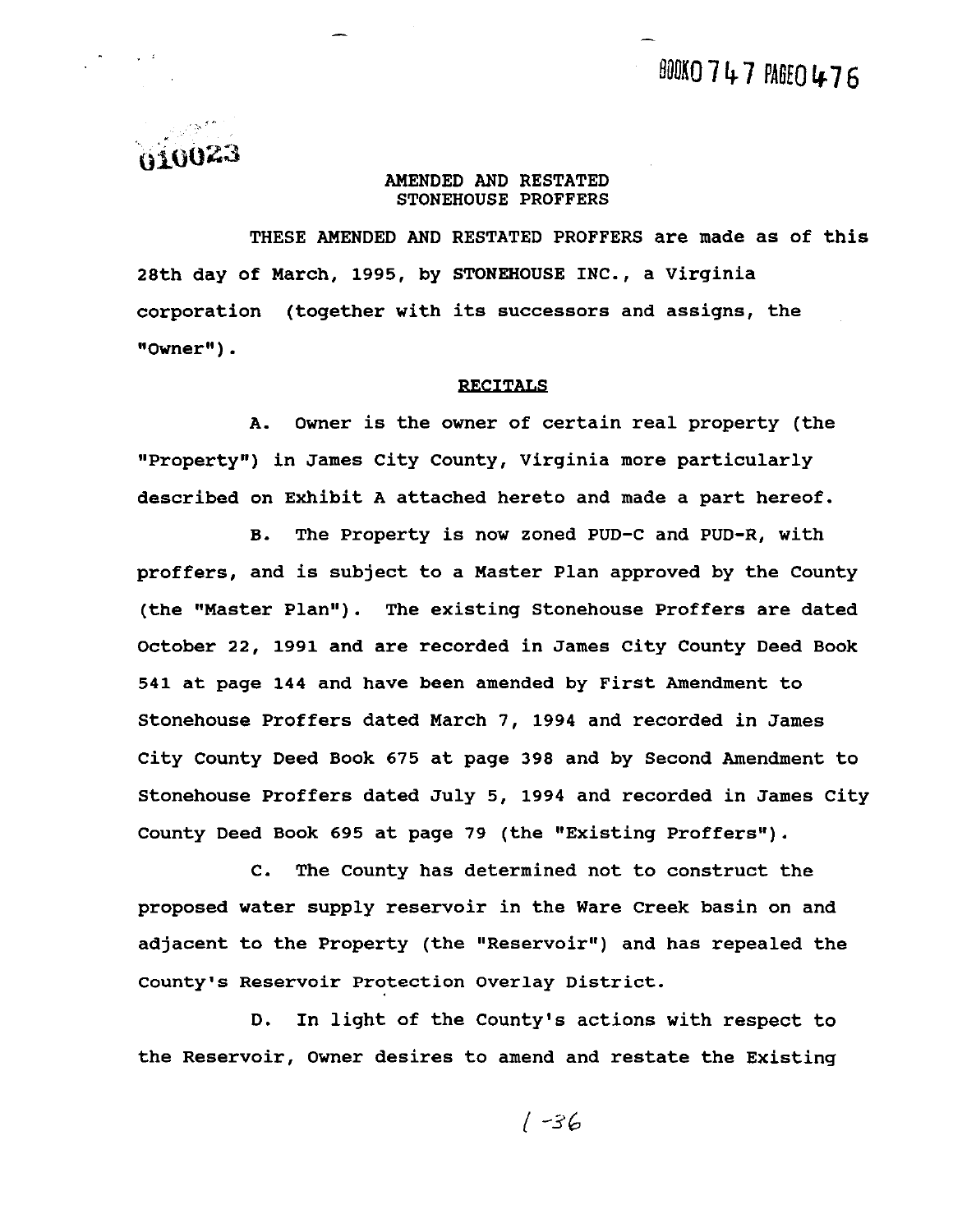$J$ 10747  $M$ 60477

**Proffers in their entirety as set forth below.** 

**E. Owner desires to continue to offer to the County certain conditions on the development of the Property not generally applicable to land zoned PUD-R and PUD-C for the protection and enhancement of the community, including increasing its commercial/industrial tax base, and to provide for the highquality and orderly development of the Property.**  n their entirety as set forth below.<br>E. Owner desires to continue to offer to the County<br>nditions on the development of the Property not<br>applicable to land zoned PUD-R and PUD-C for the<br>and enhancement of the community, in

**NOW, THEREFORE, the Existing Proffers are hereby amended and restated as follows:** 

#### CONDITIONS

**community association or associations (the Vommunity**  Association") in accordance with Virginia law in which all **property owners in the development, by virtue of their property ownership, shall be members. The articles of incorporation, bylaws and restrictive covenants (together, the "Governing Documentsn) creating and governing the Community Association shall be submitted to and reviewed by the County Attorney. The Governing Documents shall (i) require that the Community Association adopt an annual maintenance budget and assess all members for the maintenance of all properties owned or maintained by the Community Association and (ii) shall grant the Community Association the power to file liens on members' properties for non-payment of such assessments and for the cost of remedying**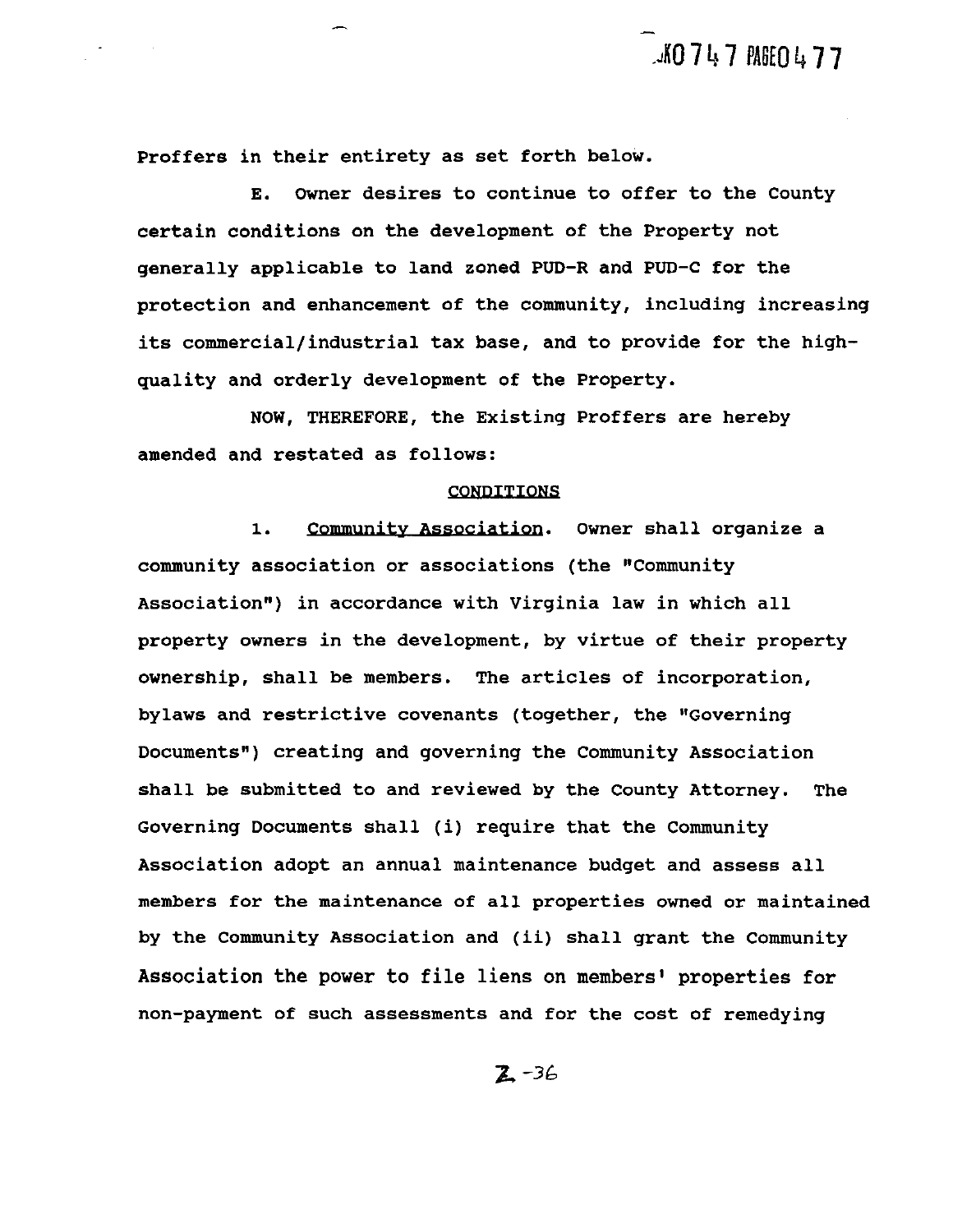**violations of, or otherwise enforcing, the Governing Documents. The Governing Documents shall also provide for a Design Review Committee with the power to review and approve all site development and construction plans within the development. Owner may organize separate neighborhood associations and impose supplemental restrictive covenants on individual sections of the development. 2.2** overall bension of the same of the system of the system of the same position of the power to revise and approve all attention of the power to revise and approve all attention and the tend construction plane within t

**2.** 

**2.1 GrossDensitv. The gross density of the portion of the Property rezoned PUD-R shall not exceed 1.04 dwelling units per acre.** 

2.2 <u>Overall Densities Per Master Plan Area</u><br>Designation. The maximum overall density permitted on all land **on the Property rezoned PUD-R with the Master Plan area designations set forth below (considered in the aggregate) shall be** :

| Master Plan Area<br><b>Designation</b> | Dwelling<br>Type                                                                       | Proffered<br>Maximum<br>Density |
|----------------------------------------|----------------------------------------------------------------------------------------|---------------------------------|
| A                                      | Single family                                                                          | 2.1                             |
| в                                      | Two family,<br>multi-family<br>containing 3<br>or 4 dwelling<br>units or<br>townhouses | 7.1                             |
|                                        | Multi-family<br>structures less<br>than three                                          | 10.0                            |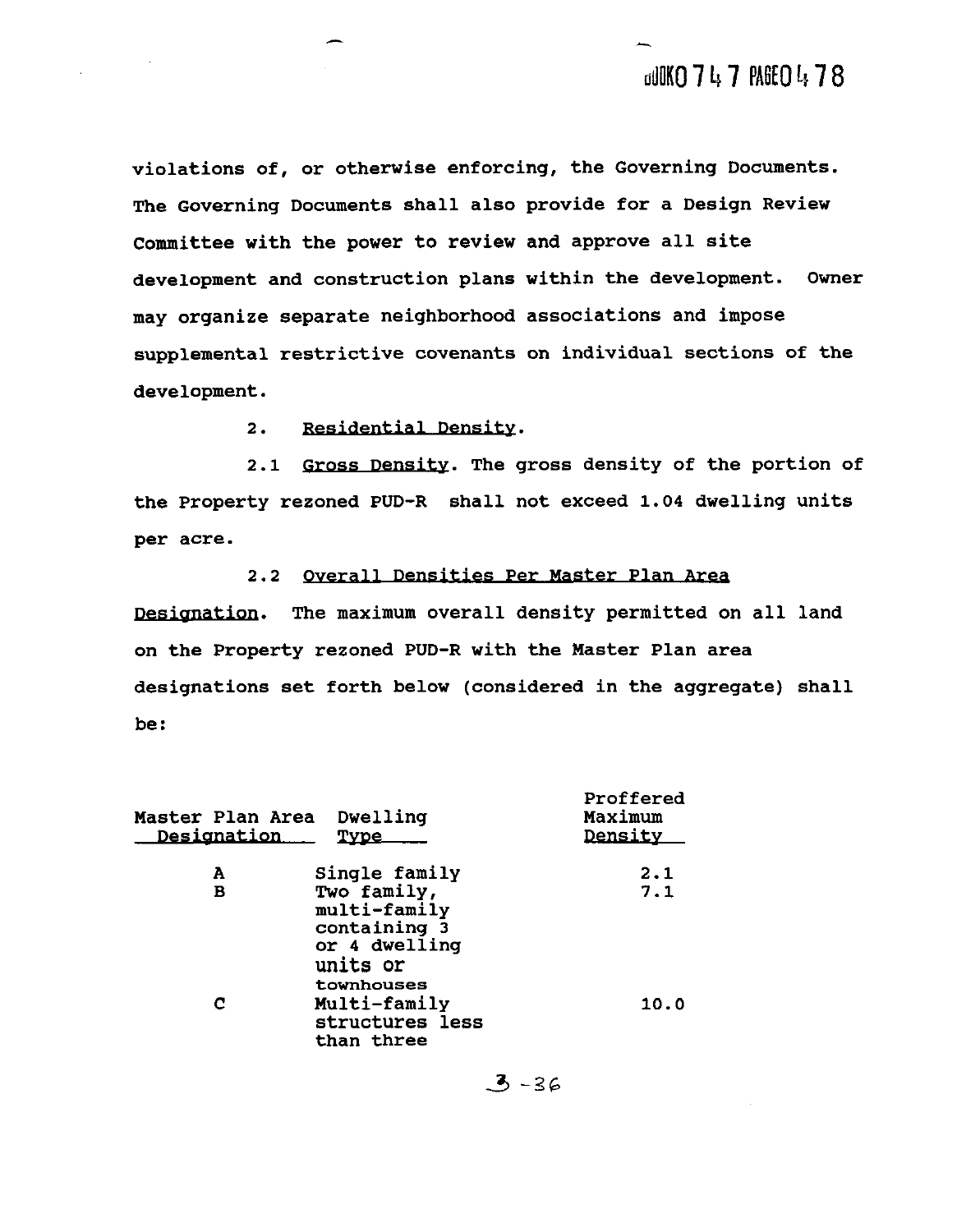### Blun0747 PAGE0479

 $\Delta$ 

**stories and containing more than 4 dwelling units D Multi-family**  12.0 **structures of three stories or more and containing more than 4 dwelling units** 

 $\label{eq:2} \begin{split} \mathcal{L}_{\text{max}}(\mathcal{L}_{\text{max}}) = \mathcal{L}_{\text{max}}(\mathcal{L}_{\text{max}}) \end{split}$ 

2.3 Densities per Parcel. The maximum density

**permitted on any numbered Land Bay of the Property rezoned PUD-R as such Land Bays are shown and designated on the Master Plan (a "Land Bay"), shall be:** 

| <b>Master Plan Area</b><br><u>Designation –</u> | Dwelling<br><u>Type</u>                                                                                      | Proffered<br>Maximum<br><b>Density</b> |
|-------------------------------------------------|--------------------------------------------------------------------------------------------------------------|----------------------------------------|
| A                                               | Single family                                                                                                | 3.0                                    |
| в                                               | Two family,<br>multi-family<br>containing 3<br>or 4 dwelling<br>units or<br>townhouses                       | 8.5                                    |
| C                                               | Multi-family<br>structures less<br>than three<br>stories and<br>containing<br>more than 4<br>dwelling units  | 10.0                                   |
| D                                               | Multi-family<br>structures of<br>three stories<br>or more and<br>containing<br>more than 4<br>dwelling units | 12.5                                   |

3. Road Improvements. The following schedule sets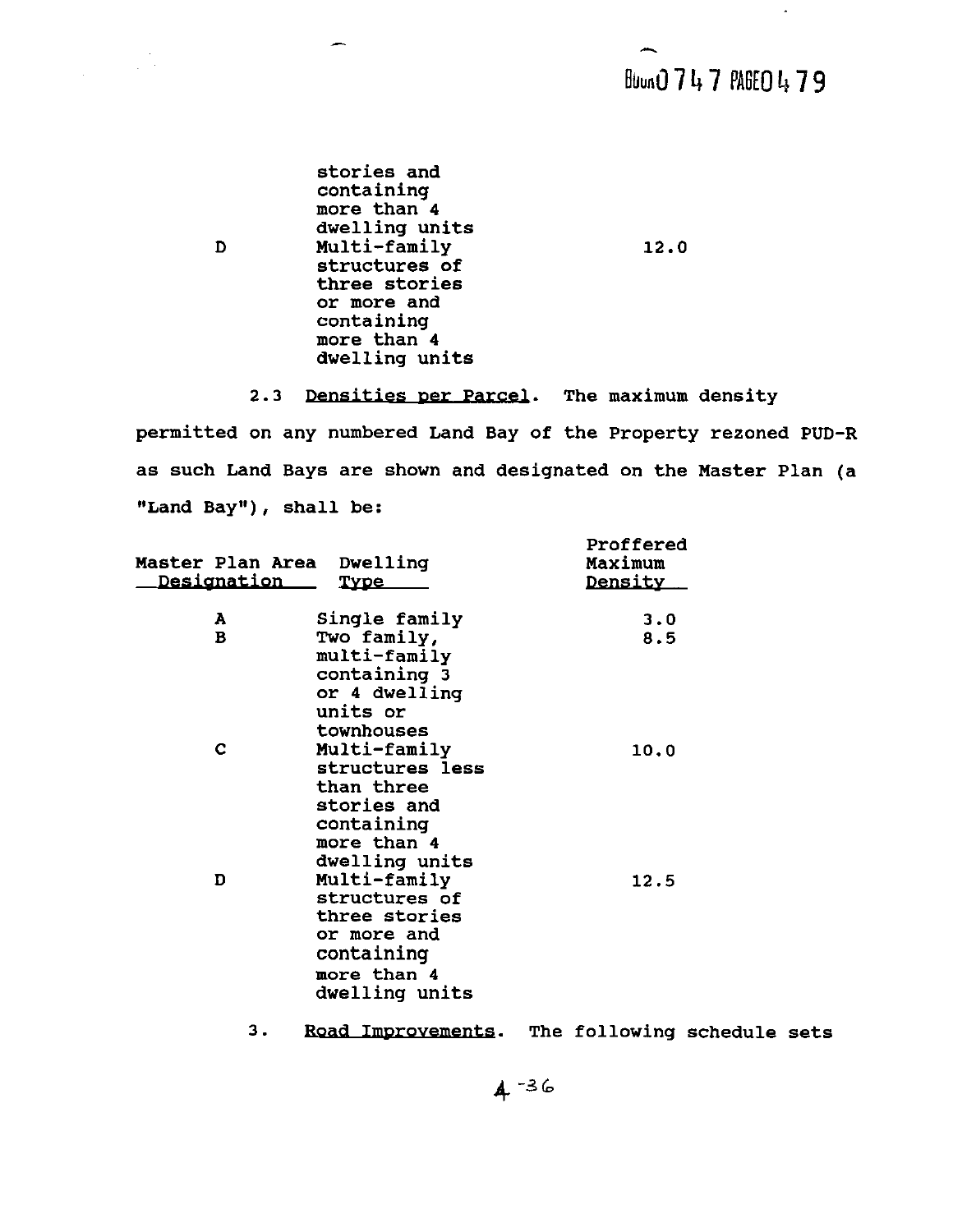**forth external road and intersection improvements recommended in the Traffic Study, as supplemented, and the phasing of their construction:** 

**(a) A left turn lane from southbound Route 30 into the project and a right turn land from northbound Route 30 into the project at the intersection of Route 30 and relocated Route 600 (generally in the location shown on the Master Plan) shall have been completed or construction thereof started and guarantees in accordance with S15.1-491.3 of the Code of Virginia, as amended,**  and the applicable provisions of the County Code ("quarantees") **posted with the County before building permits are issued for any development on Land Bays 80 and 81. No building permits for more than 200,000 square feet of floor area in areas designated G, F and H in Land Bays 80 and 81 shall be issued by the County until a traffic signal at the intersection of Route 30 and the westbound 1-64 on ramp and off ramp has been installed or guarantees for its installation posted with the County. The foregoing sentence notwithstanding, Owner shall not be obligated to install or guarantee installation of such signal until the signal meets MOT warrants and is approved by VDOT. No building permit for more than 400,000 square feet of floor area in areas designated G, F and H in Land Bays 80 and 81 shall be issued by the County until the 1-64 westbound off-ramp at the 1-64 and Route 30 interchange has been realigned and a westbound Route 30**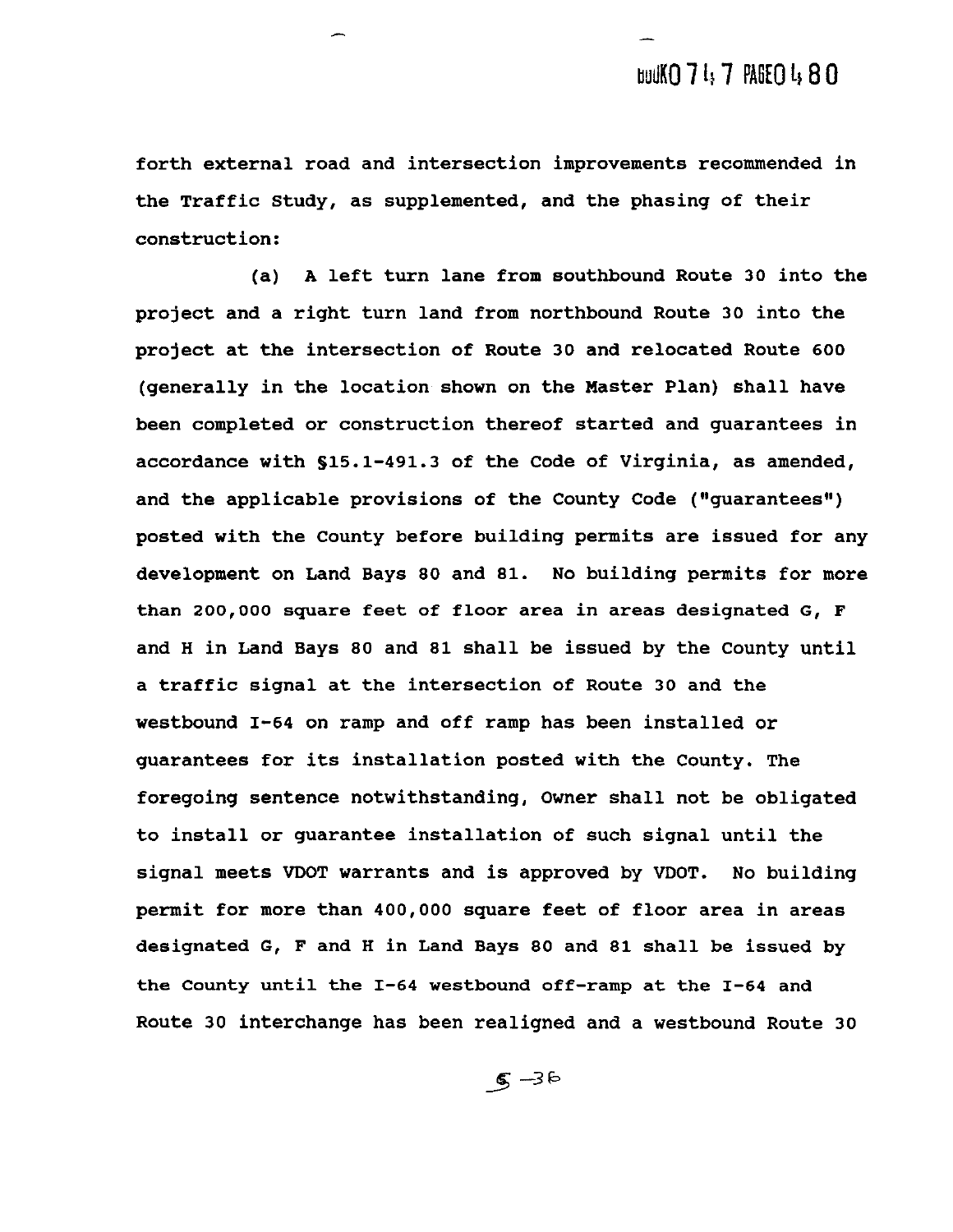**to westbound 1-64 loop ramp has been completed or construction thereof has started and guarantees of completion have been posted with the County.** 

**(b) No final subdivision plat or site plan for any residential use and no building permit (other than as permitted under paragraph (a) above) for any commercial/industrial use shall be approved or issued by the County until the improvements listed below in this subparagraph (b) have been completed or construction of such improvements has started and guarantees have been posted with the County.** 

**(1) The four lane divided section of Route 30 has been extended west approximately 500 feet from the proposed intersection with Stonehouse Parkway as shown on the Master Road Plan.** 

**(2) The major intersection of Route 30 and Stonehouse Parkway has been constructed with the following lane configuration:** 

| Westbound Route 30<br>turn lane<br>Eastbound Route 30 |                                            |
|-------------------------------------------------------|--------------------------------------------|
|                                                       | 2 thru lanes and 1 right                   |
| turn lane                                             | 2 thru lanes and 1 left                    |
| Southbound Stonehouse Parkway                         | 2 left turn lanes and 1<br>right turn lane |

**and a traffic signal installed at the intersection.** 

**(3) A traffic signal has been installed at the**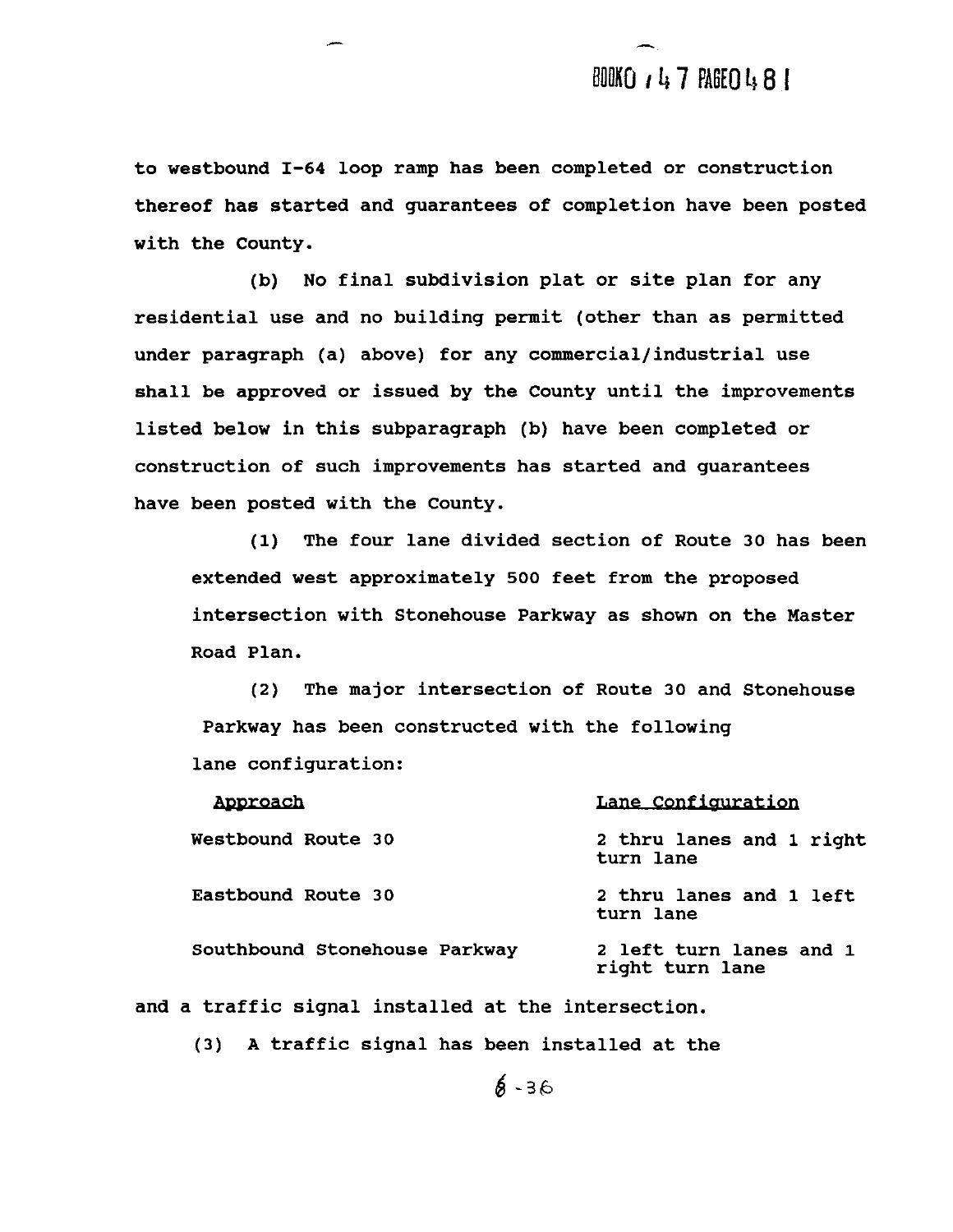**intersection of the eastbound 1-64 off ramp and Route 30 at the expense of Owner, if, and only if, warranted and approved by VDOT.** 

**(c) No final subdivision plat or site plan, as appropriate, for any residential use and no building permit for any commercial/industrial use shall be approved or issued by the County for any development in Phase** 111, IV **or** V **as shown on the Phasing Plan submitted herewith (all references to Phases hereinafter refer to Phases as shown on the Phasing Plan) or for more than (i) 713 dwelling units in all areas designated A, B or C/D in Phases I or 11, and (ii) 25,000 square feet of floor area and a 250 room convention center in the area designated E in Phases I and 11, and (iii) 608,000 square feet of floor area in all areas designated F and G in Phases I and I1 until the improvements listed below in this subparagraph (c) have been completed or construction started and guarantees have been posted with the County.** 

**(1) The interchange of 1-64 and Route 30 has been improved to realign the 1-64 westbound off-ramp and to construct a westbound Route 30 to westbound 1-64 loop ramp.** 

**(2) Route 600 has been realigned to intersect with Route 30 as shown on the Master Road Plan and the Route COO/Route 30 intersection has been constructed with the following lane configuration:**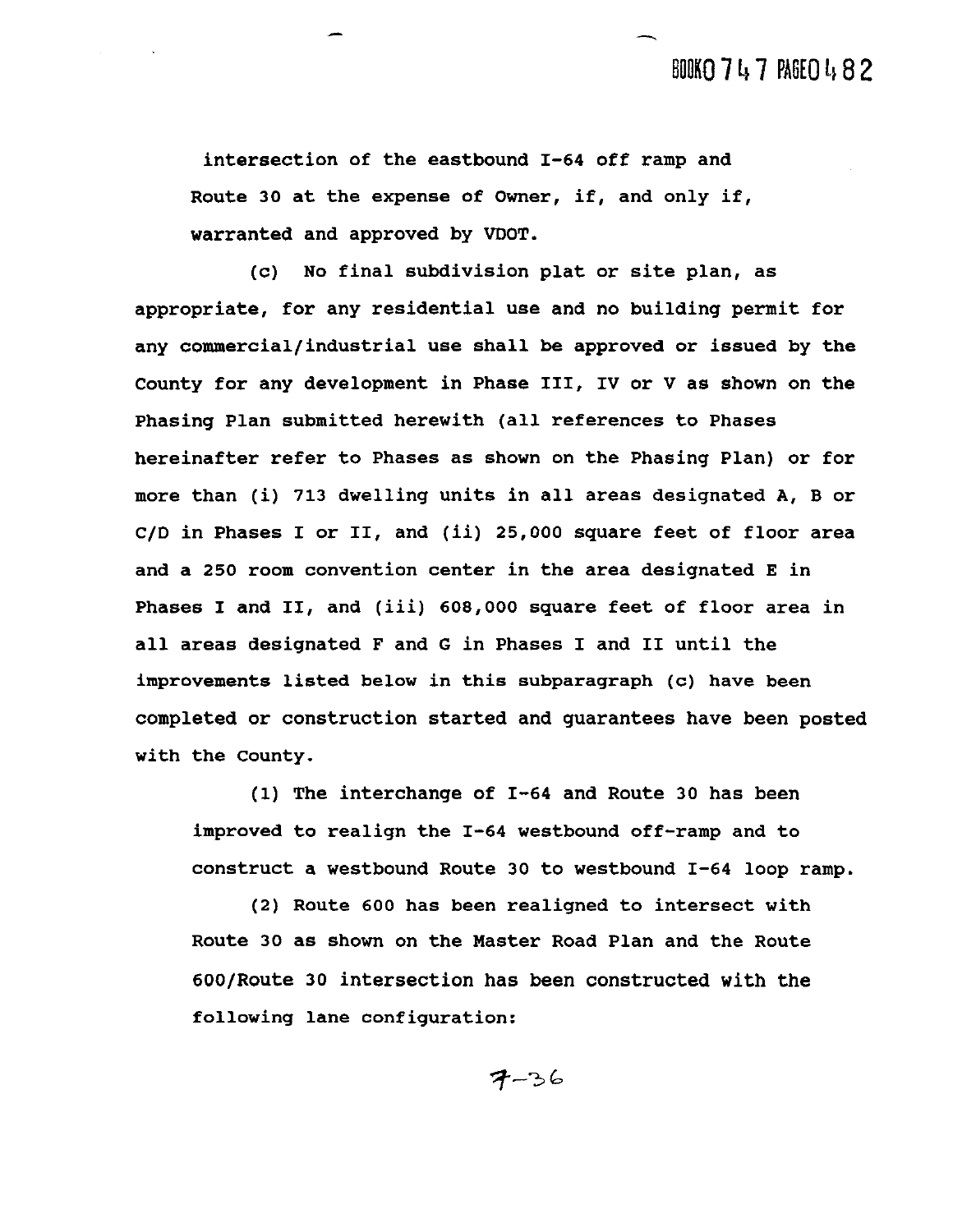### BOONU 7 4 7 PAGEO 4 8 3

| <u>Approach</u>            | Lane Configuration                          |
|----------------------------|---------------------------------------------|
| Westbound Route 30         | 2 thru lanes and 1<br>right turn lane       |
| Eastbound Route 30         | 2 thru lanes and 2<br>left turn lane        |
| Westbound Route 600        | 2 left turn lanes and<br>2 right turn lanes |
| a twaffia aianal inatallad |                                             |

**and a traffic signal installed.** 

**(3) A traffic signal has been installed at the intersection of Route 30 and the westbound 1-64 off ramp at the expense of Owner, if, and only if, warranted and approved by VDOT** .

**(d) No further final subdivision plats or site plans, as appropriate, for residential uses and no building permit for commercial/industrial uses shall be approved or issued for any development in Phases** IV **or** V **or more than (i) 1,794 dwelling units in all areas designated A, B or C/D in Phases I,** I1 **and 111, and (ii) 87,000 square feet of floor area and a 250 room convention center in the area designated E in Phases I, I1 and 111, and (iii) 1,358,000 square feet of floor area in all areas designated F, G and H in Phases** I, I1 **and I11 until the improvements listed below in this subparagraph (d) have been completed or construction started and guarantees for completion posted with the County.** 

**(1) A four lane arterial connector road (the "bridge road') has been extended between Route 606 and Route 30,**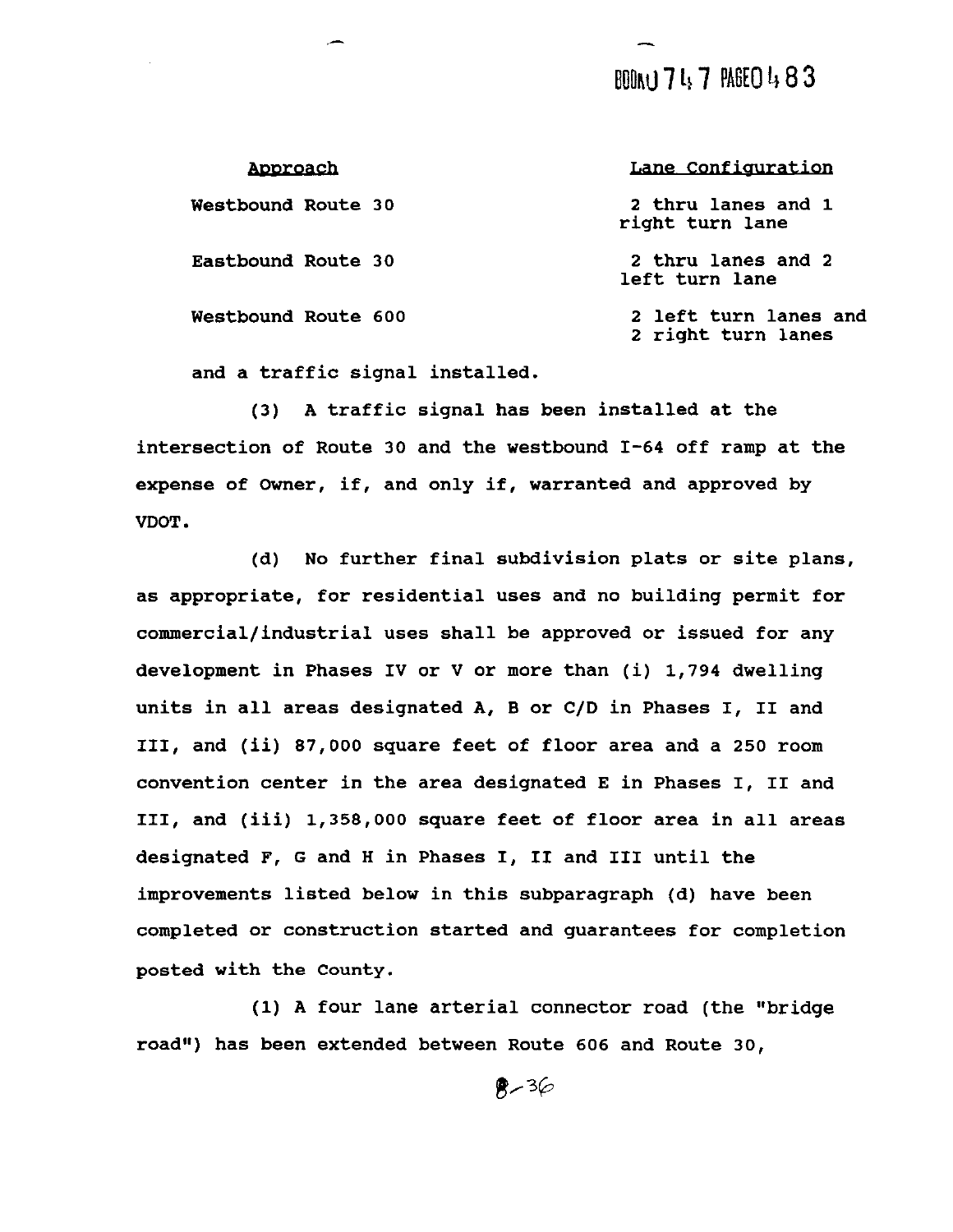**including the bridge crossing of 1-64, as shown on the Master Road Plan, and the bridge road and Route 30 intersection has been constructed with the following lane configuration:** 

| Approach               | Lane Configuration                          |
|------------------------|---------------------------------------------|
| Southbound bridge road | 2 left turn lanes and 2<br>right turn lanes |
| Westbound Route 30     | 2 thru lanes and 1<br>right turn lane       |
| Eastbound Route 30     | 2 left turn lanes and 2<br>thru lanes       |

**and a traffic signal has been installed at the intersection.** 

**(2) Route 30 has been widened to 4 lanes from its intersection with the bridge road east to the intersection**  with Route 607 and the Route 30/Route 607 intersection has **been improved to add separate right and left turn lanes to the eastbound approach on Route 30 and a traffic signal installed (or appropriate modifications installed if signal exists).** 

**(3) The Route 60711-64 interchange has been modified to increase the distance between the westbound 1-64 off loop ramp and the eastbound 1-64 on loop ramp to 1,000 feet.** 

**(4) The 1-64 westbound on ramp from eastbound Route 30 has been widened to two lanes and extended to at least 2,000 feet beyond the westbound 1-64 on loop ramp from westbound Route 30.** 

**(e) No final subdivision plats or site plans, as** 

$$
9-36
$$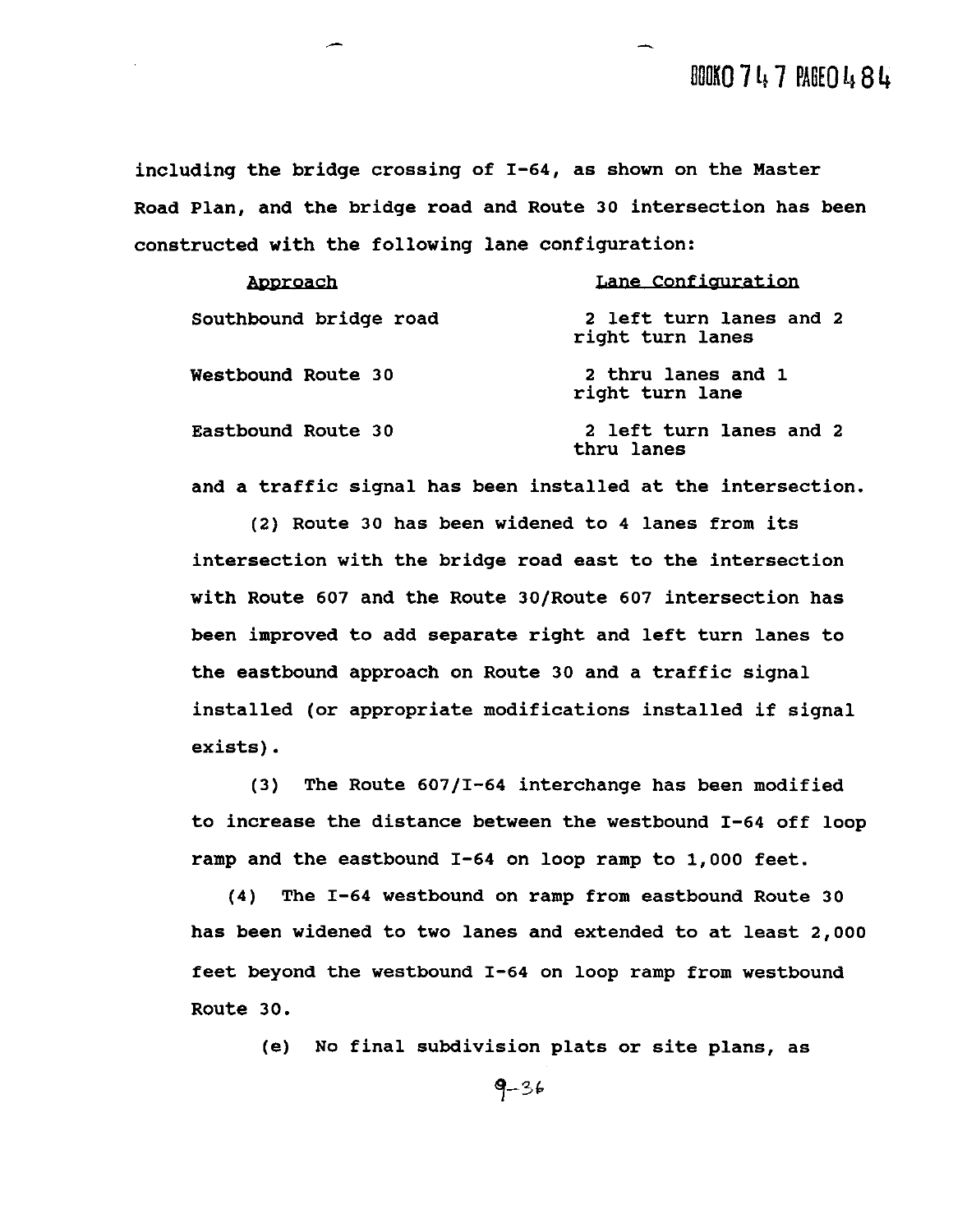**appropriate, for residential uses and no building permit for commercial/industrial uses for Phase IV shall be approved or issued until the Owner, at its expense, has submitted to the County and MOT for their review and approval an updated study of the traffic impacts of the Stonehouse development performed by a traffic consultant acceptable to the County. The consultant shall submit the proposed methodology for the study to VDOT for approval before initiation of the study. The study shall indicate any changes in the improvements or phasing thereof set forth herein necessary to accommodate the continued development of the Property. If the updated study indicates changes in the improvements or phasing thereof are necessary as a result of increase of traffic impacts generated by the development on the Property compared with those projected in the approved study, Owner shall submit to the County an updated improvement and phasing plan which shall be subject to approval by the Board of Supervisors. Further development of the Property shall be in accordance with the approved, updated improvement and phasing plan.** 

**(f) No final subdivision plats or site plans, as**  appropriate, for residential uses and no building permit **for commercial/industrial uses shall be approved or issued by the County for any development within Phase V as presented in the approved traffic study and addenda or for more than (i) 2,809**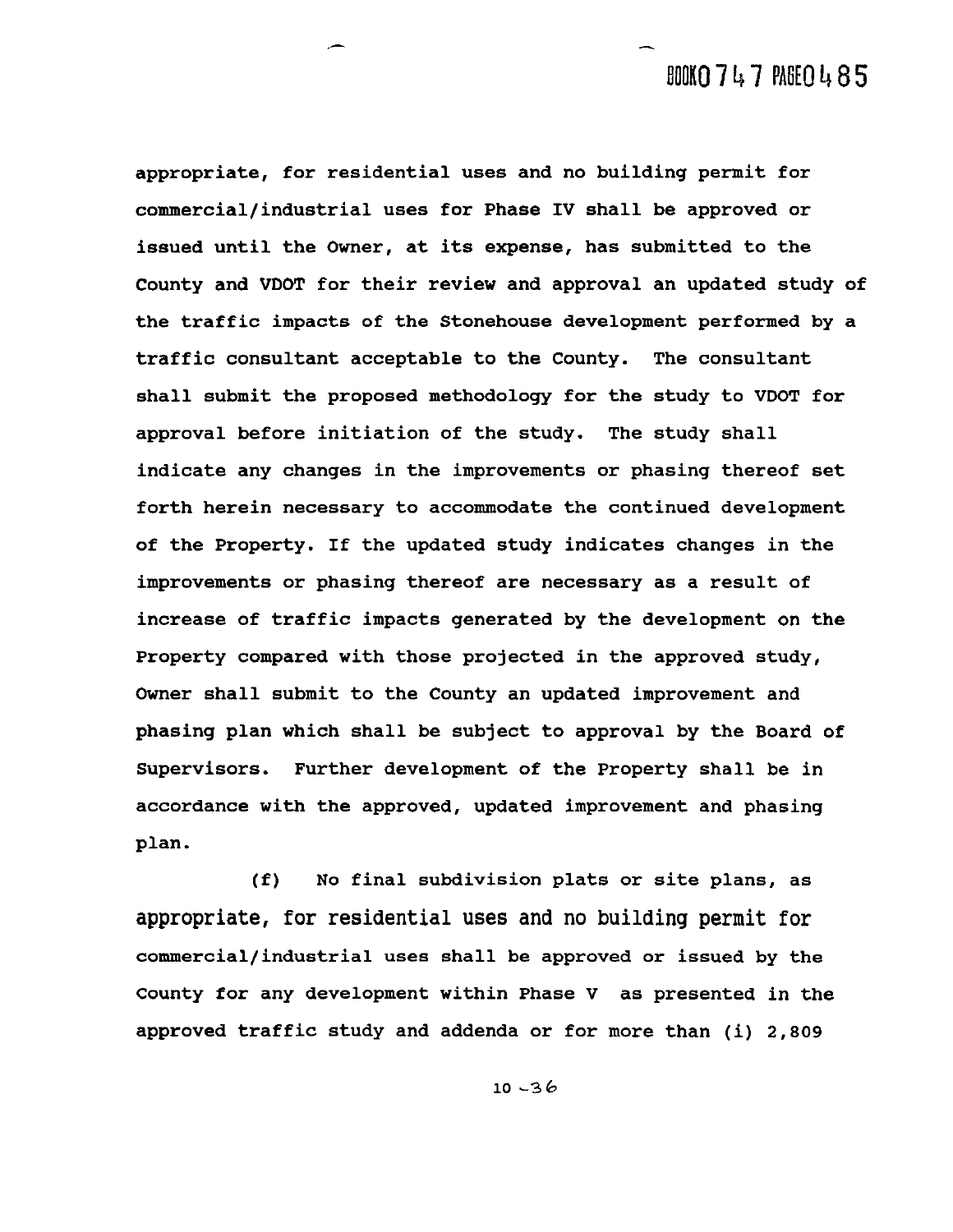### BOOKO 747 PAGEO 486

**dwelling units in all areas designated A, B or C/D in Phases I, 11, I11 and IV, and (ii) 107,000 square feet of floor area and a 250 room convention center in the area designated E in Phases I, 11, I11 and IV, and (iii) 1,668,000 square feet of floor area in all areas designated F, G and H in Phases I, 11, I11 and IV until, the improvements listed below in this subparagraph (f) have been completed or construction thereof started and guarantees for completion posted with the County.** 

**(1) The Route 30/Route 60 (Anderson's Corner) intersection has been improved to the following lane configuration:** 

| Approach           | Lane Configuration                                          |
|--------------------|-------------------------------------------------------------|
| Eastbound Route 30 | 2 left turn lanes, 2<br>thru lanes and 1<br>right turn lane |
| Westbound Route 60 | 2 left turn lanes, 2<br>thru lanes and 1<br>right turn lane |
| Eastbound Route 60 | 1 left turn lane, 2 thru<br>lanes and 1 right turn<br>lane  |
| Westbound Route 30 | 1 left turn lane, 2 thru<br>lanes and 1 right turn<br>lane  |

(2) An additional left turn lane on the eastbound **approach on Route 30 at the Route 30/Route 607 intersection has been installed.** 

**(3) The Route 60711-64 interchange has been modified**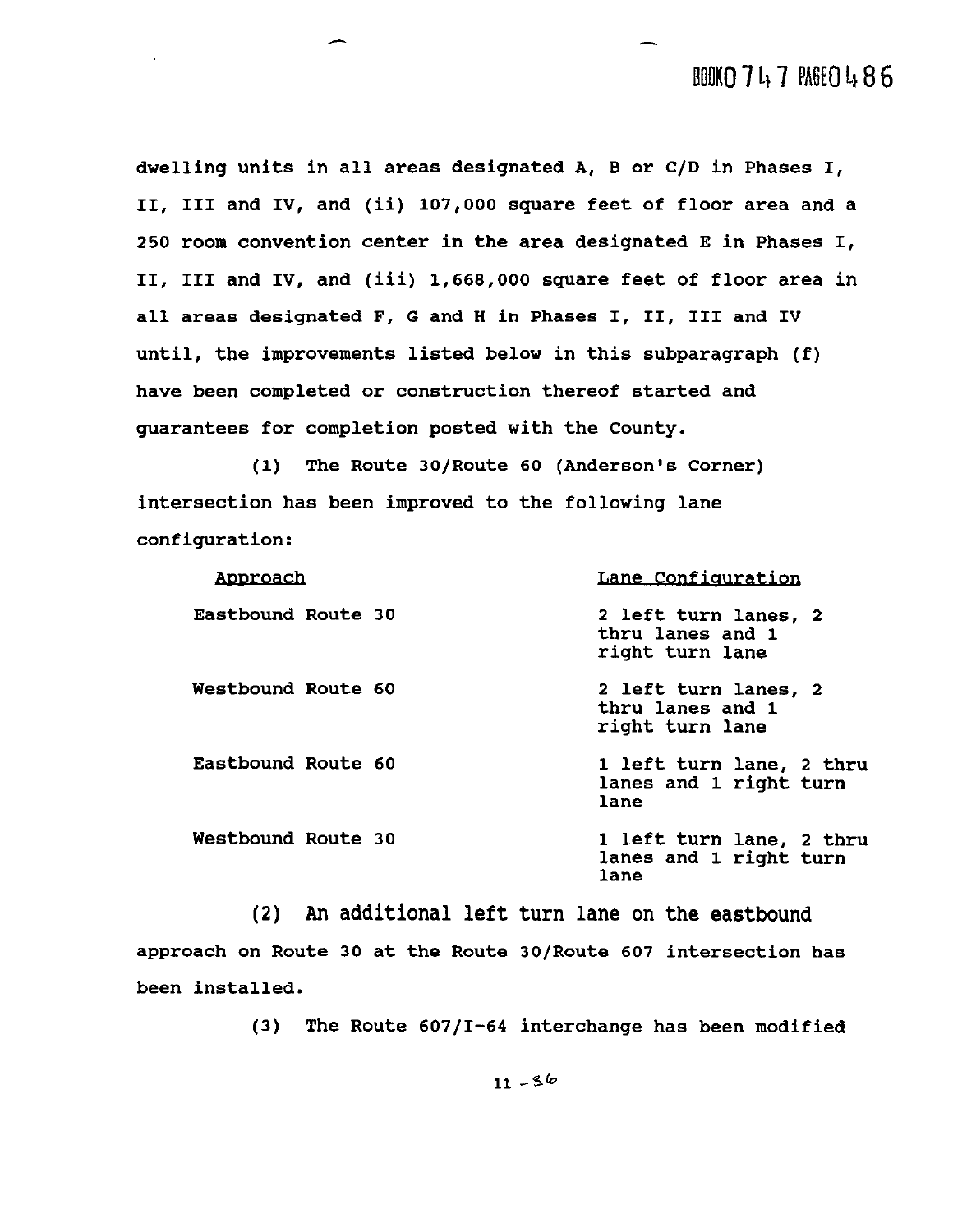**to extend the merge length of the northbound Route 607 to eastbound 1-64 on ramp to 2,000 feet.** 

**(4) The Route 60711-64 interchange has been modified to increase the distance between the westbound 1-64 off loop ramp and the eastbound 1-64 on loop ramp to 1,200 feet.** 

**(5) The Route 60711-64 interchange has been modified to extend the length of the weave area on southbound Route 607 to 1,100 feet.** 

**(g) Owner shall not submit final subdivision plats or site plans, as appropriate, for residential uses or apply for building permits for commercial/industrial uses for more than (i) 3,910 dwelling units in all areas designated A, B or C/D in Phases I through V as presented in the approved traffic study and addenda and (ii) 205,000 square feet of floor area and a 250 room convention center in the area designated E in Phase I through V and (iii) 2,353,000 square feet of floor area in all areas designated F, G and H in Phase I through V until the improvements listed below in this subparagraph (g) have been completed or, with respect to the improvement described in subparagraph (3) below only, construction started and guarantees for completion posted.** 

**(1) An additional through lane in each direction has been added to 1-64 between the Route 64611-64 interchange and the 1-29511-64 interchange in Henrico County.**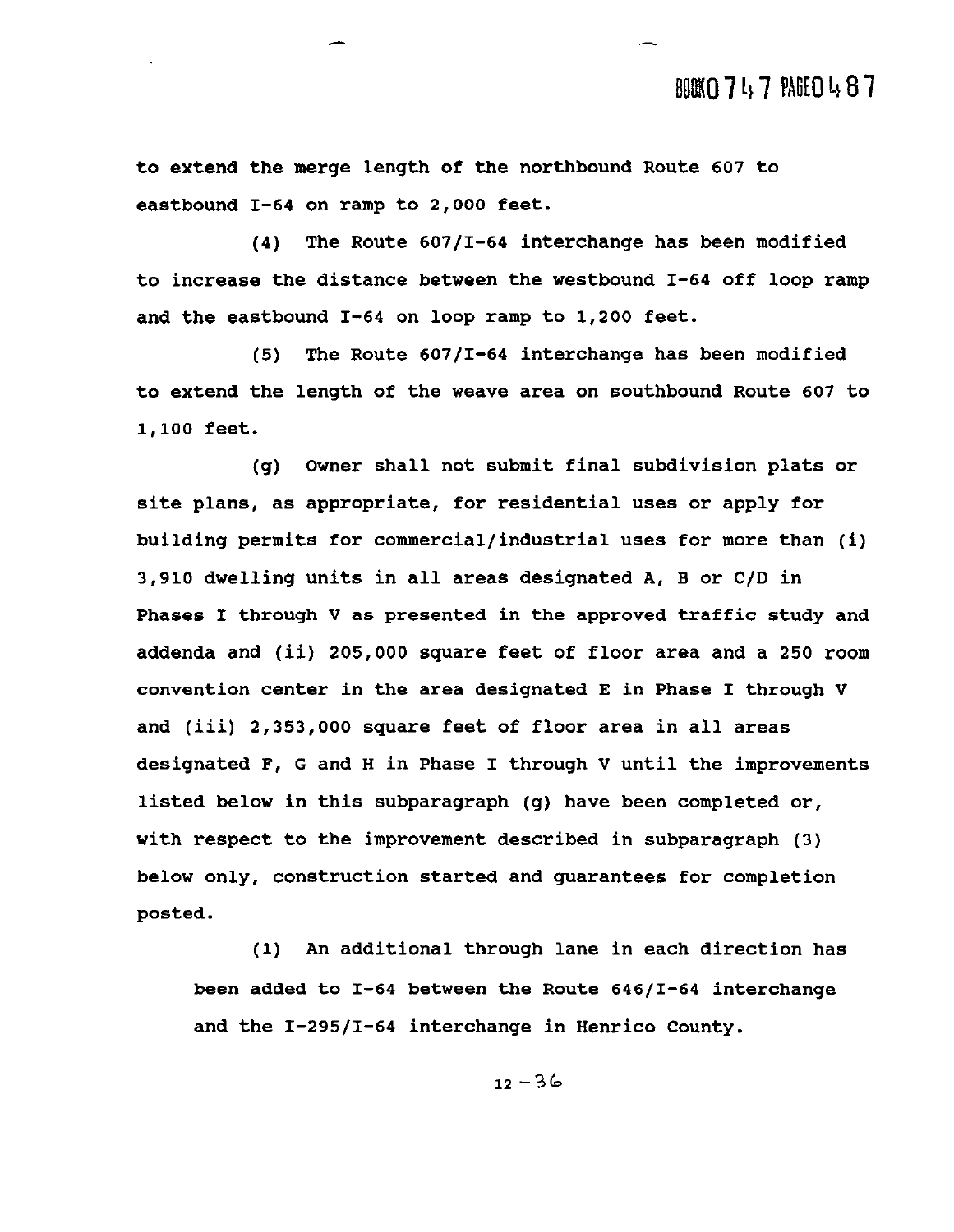**(2) A full service interchange at 1-64 and Route 600 has been installed and southbound Route 600 to westbound 1-64 on ramp has been extended to the Route 30 interchange and become the westbound 1-64 to Route 30 off ramp.** 

**(3) The intersection of Route 30 and Route 607 has been improved to add a separate left turn lane and a separate right turn lane on the westbound approach on Route 30.** 

**(h) If the Owner wishes to change either the phasing schedule or land use mix for the Phase V portion of the Stonehouse development as presented in the approved traffic study and addenda, it shall prepare, or cause to be prepared, an updated traffic impact study. If the updated study indicates changes in the improvements or phasing thereof are necessary as a result of increase of traffic impacts generated by the development on the Property compared with those projected in the approved study, Owner shall submit to the County an updated improvement and phasing plan which shall be subject to approval by the Board of Supervisors. Further development of the Property shall be in accordance with the approved updated improvement and phasing plan.** 

**(i) Owner may have the Traffic Study updated, amended or supplemented from time to time by an independent traffic consultant and shall submit any such updated, amended or**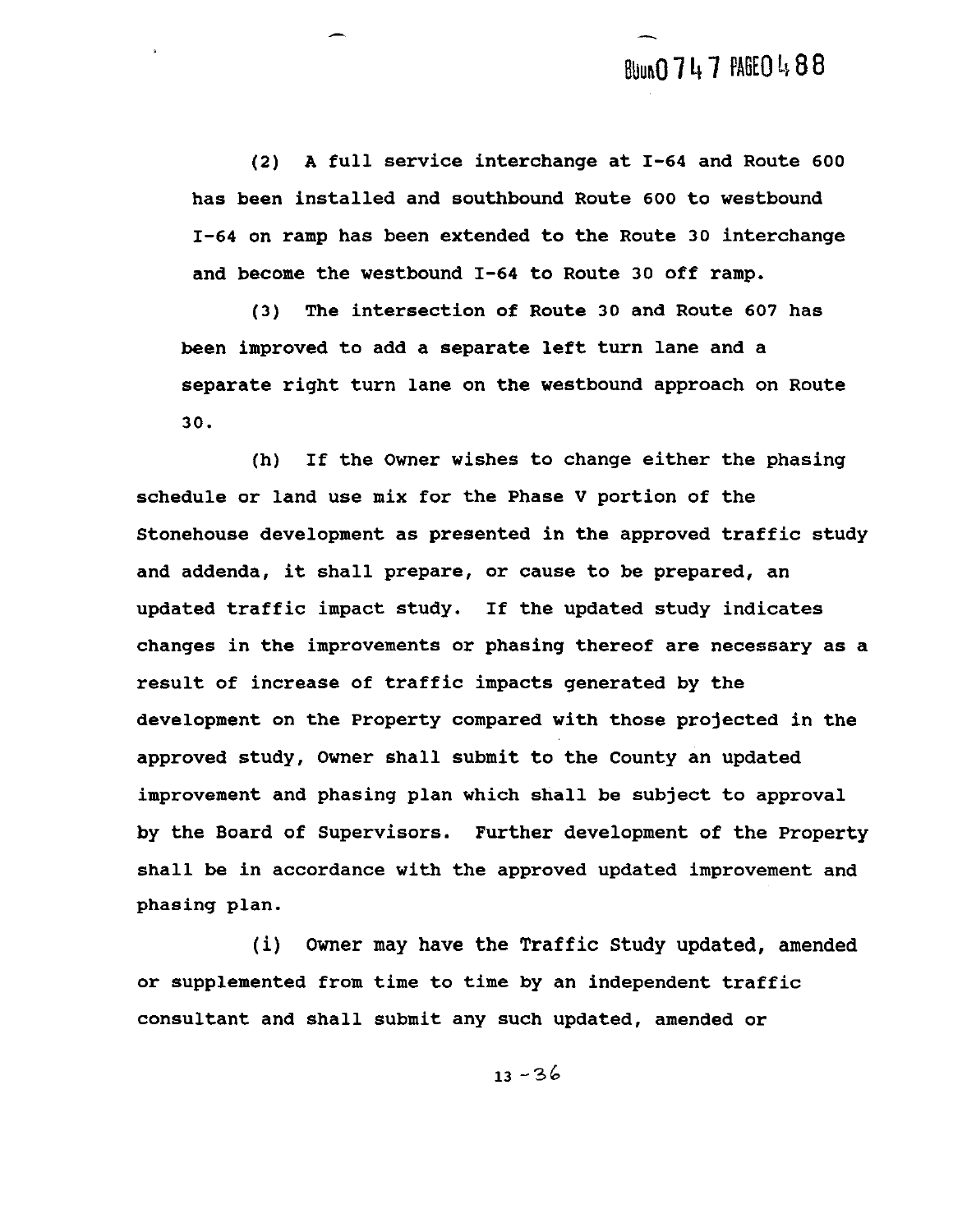**supplemented Traffic Study to the County and VDOT for approval. The schedule of road and intersection improvements and the phasing thereof set forth above may be amended by the Owner based on such updated, amended or supplemented Traffic Study with the approval of the Board of Supervisors. Owner shall convey, without charge, to VDOT or the County, as appropriate, all right of way owned by it that is necessary for such improvements and, when completed, shall dedicate all such improvements to VDOT or the County, as appropriate.** 

3.2 Internal Roads.

**(a) The internal road system shall be planned to provide for future connections to the surrounding public roads as shown on the Master Road Plan.** 

> Economic Development. **4.**

4.1 **PUD-C Development.** Owner shall extend roads, **water and sewer adequate to accommodate development to the perimeter of a parcel of at least 60 acres in the PUD-C portion of the Property before issuance by the County of building permits for more than 100 residential units in Phase I of the development of the Property.** 

4.2 Extension of Utilities. As and when segments of **the roads shown on the Master Plan within or adjacent to areas designated E, F, G or H on the Master Plan are constructed, water and sewer lines shall be installed adjacent to or within the road**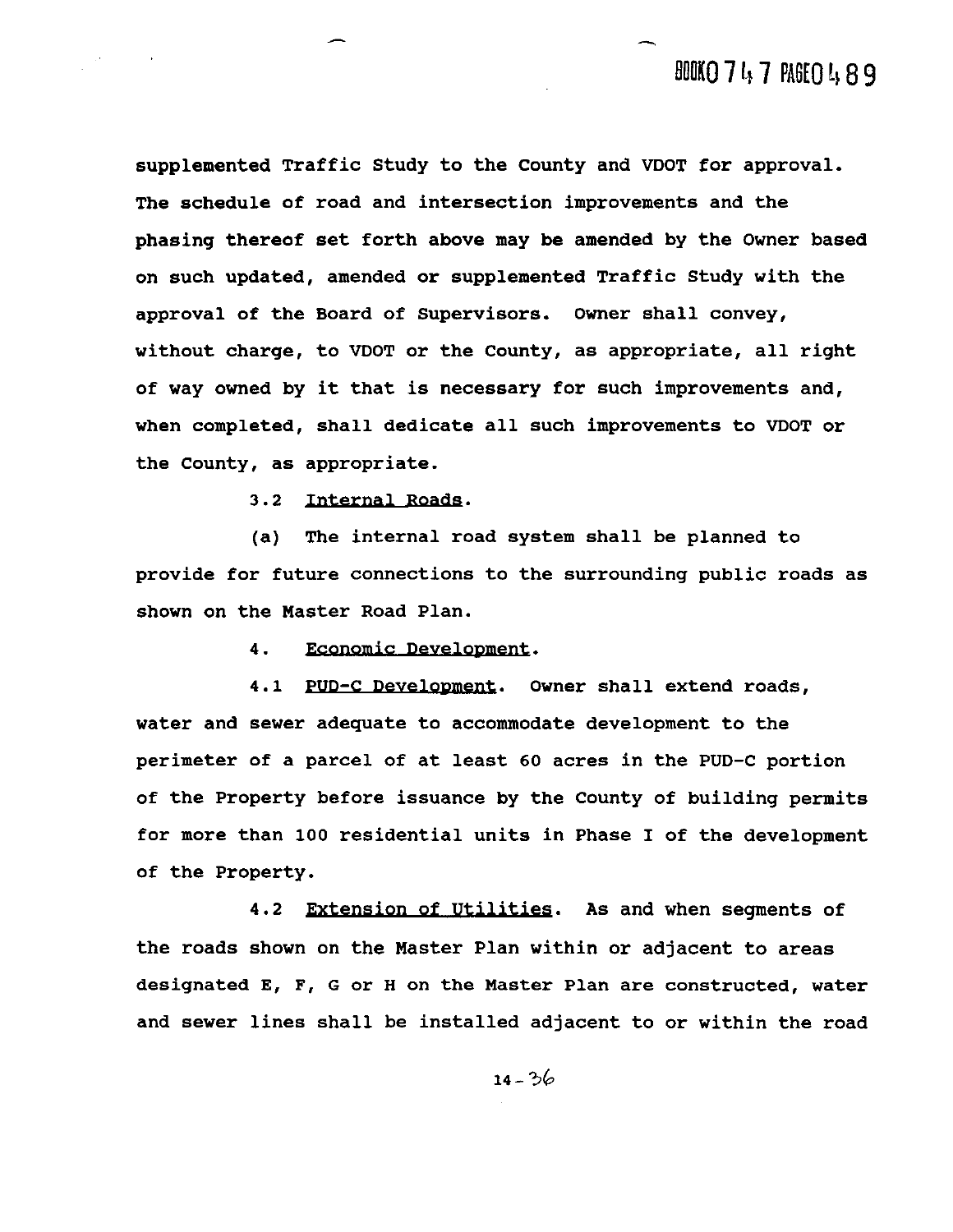right-of-way with capacity to serve the areas described above.<br>4.3 <u>Residential/Non-Residential Phasing</u>. No final

**subdivision plat or site plan, as appropriate, for any residential use in excess of 2,400 dwelling units shall be approved or issued by the County until the County has issued building permits for more than 600,000 square feet of floor area or floor area equivalent within areas designated El F, GI H or J on the Master Plan and construction thereof has commenced and the footings and foundations have been inspected.** 

**5.** 

5. <u>Public Sites</u>.<br>5.1 <u>School Sites and Public Parks</u>. Owner shall convey **to the County, and without consideration, fee simple title to (i) a site for a school containing approximately 30.2 acres and an adjoining site containing approximately 4.2 acres for a public park, and (ii) a site for a school containing approximately 20.5 acres in the locations shown on the Master Plan. Owner shall construct, (i) a softball field with an outfield distance of 275 feet, an infield of a clay-sand mixture, and a backstop with 16 foot wings on the 4.2 acre public park site upon the earlier of final subdivision approval of any subdivision on Land Bays 58, 59, 60, 62, 63 or 64 or the construction of the school on the adjoining school site.** 

5.2 Other Public Sites. In addition to the **conveyances to the County pursuant to Condition 5.1, Owner shall**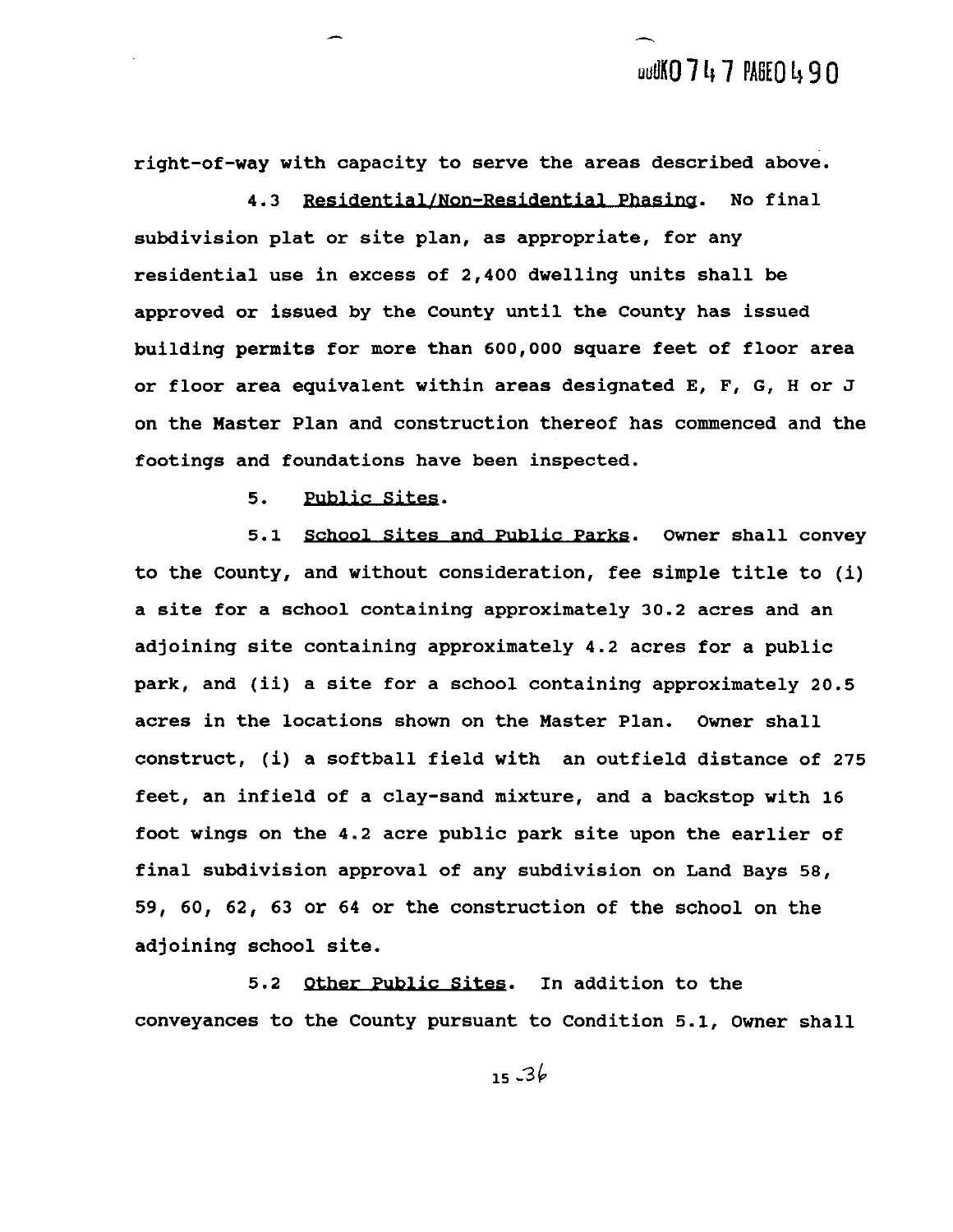**convey to the County, without consideration, fee simple title to a site located in Land Bay 38 containing up to four contiguous and developable acres for use only as police or fire station, emergency services station, public library, recycling center, County office building or any combination thereof. The location of this public use site may be changed by agreement of Owner and the County.** 

**5.3 Timing of Conveyances.** All conveyances of public **sites to the County pursuant to this Condition 5 shall be upon the request of the County Administrator as provided herein. Within 30 days of the receipt of such a request Owner shall cause to be prepared and submitted to the County any required subdivision plat. The actual conveyance shall be made within five business days of final approval of the subdivision plat. If no subdivision is required, such conveyance shall be made within 30 days of the receipt of the request from the County Administrator.** 

5.4 Reverter to Community Association. If the County, **the Williamsburg-James City County School Board, the James City Service Authority (the "Service Authority") or any other County agency make a formal determination by resolution not to use any of the sites conveyed to the County, the School Board or the Service Authority for the aforesaid public purposes before construction of any improvements on such sites, title to such**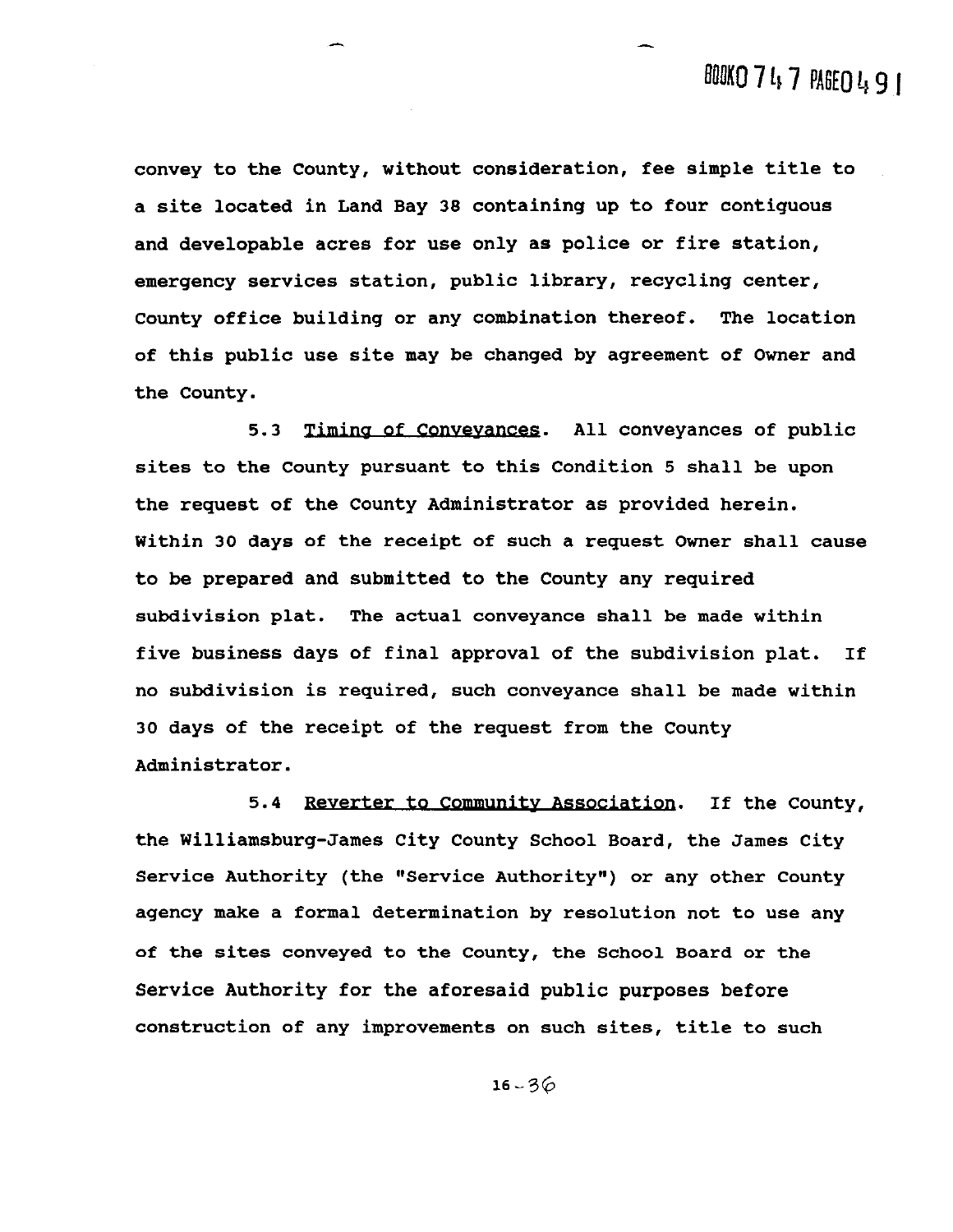**site or sites shall revert to the Community Association. The County, at the request of the Community Association, shall deliver deeds to the Community Association evidencing such reversion of title.** 

> 6. Community and Recreational Facilities.

**6.1 Facilities and Phasing. Owner shall construct the community and recreational facilities described below (subject to obtaining all required permits) generally in the locations shown on the Master Recreation Plan submitted as a part of the Master Plan. Design plans for such facilities shall be submitted to and approved by the County and construction of such facilities shall have started, or guarantees for such construction shall have been posted with the County, before the County grants final approval to any subdivision plat for dwelling units within the Land Bays set forth below. All land areas shown are net developable acres.** 

#### Facility

#### Land Bay

**a. A recreational vehicle and equipment Any Land Bay storage area of approximately 3.0 acres. within Phase I of the PUD-R portion of the Property b. A park a minimum of 3.0 acres to include a recreation building/bathhouse**  with a minimum of 2,000 square feet, a **swimming pool with a minimum water surface area of 4,500 square feet, and**  15, 16, 17 or 18 **a playground with a minimum of area of 4,000 square feet with clustered play apparatus suitable for both younger and older children.**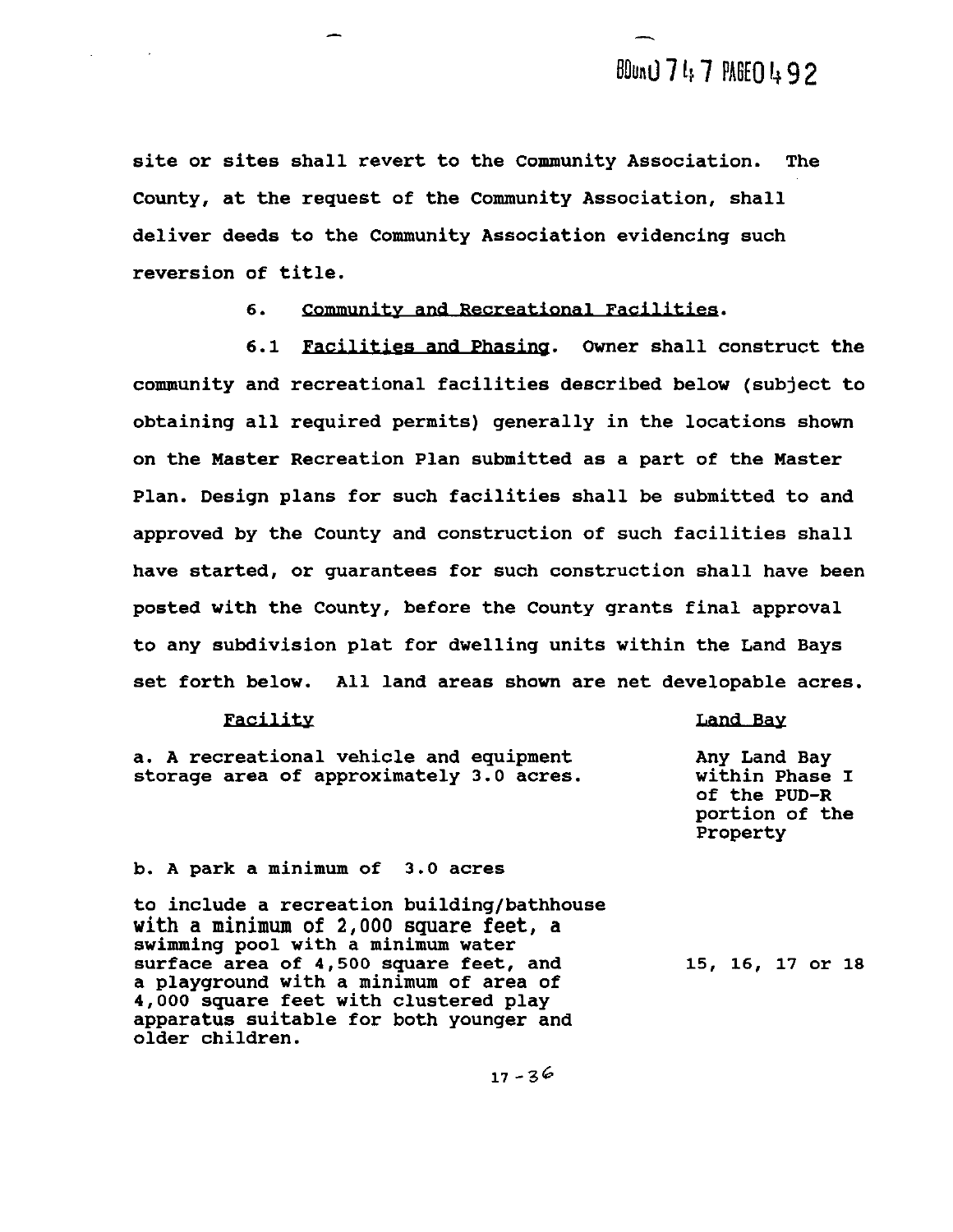**BOOKU / 47 PABEO 493** 

**c. An eighteen-hole golf course with a clubhouse facility on approximately 138 acres.** 

**Any Land Bay within Phase I of the PUD-R portion of the Property** 

17 or 18

**d. An addition of approximately 2.0 acres to the park described in b. above to include two regulation hard-surface tennis courts, a playground expansion of approximately 2,500 square feet an open lawn for play with a minimum area of 10,000 square feet, and a seating area.** 

**e. A community center of approximately 10.2 acres to include a community building with a minimum area of 3,000 square feet, a swimming pool with a minimum water area of 4,500 square feet, a minimum 20 foot by 20 foot wading pool, outdoor seating areas, and an open lawn with a minimum area of 30,000 square feet for gathering and play. Any Land Bay within Phase I1 of the PUD-R portion of the Property except 20, 21, 22, 33, 35 or 81** 

**f. A park of approximately 2.0 acres to include**  20, 21, or 22 **two regulation hard-surface tennis courts, a playground with a minimum area of 1,600 square feet with clustered play apparatus suitable for younger and older children, and a seating area.** 

**g. A park of approximately 8.0 acres to include**  28, 29, 30, **four regulation hard-surface tennis courts,**  31, or 32 **a hard surface playing court with minimum area of 3,750 square feet and three basketball goals, playground areas totalling a minimum of 5,000 square feet with clustered play apparatus suitable for younger and older children, and a portion of the Pathway Greenspace (defined in Condition 7.2 hereof) with adjacent seating areas.** 

**h. A park of approximately 2.8 acres to include**  41 or 42 **a swimming pool with a minimum water area of 3,000 square feet and a bathhouse with a minimum area of 1,500 square feet, and a playground with a minimum area of 2,000 square feet with clustered play apparatus**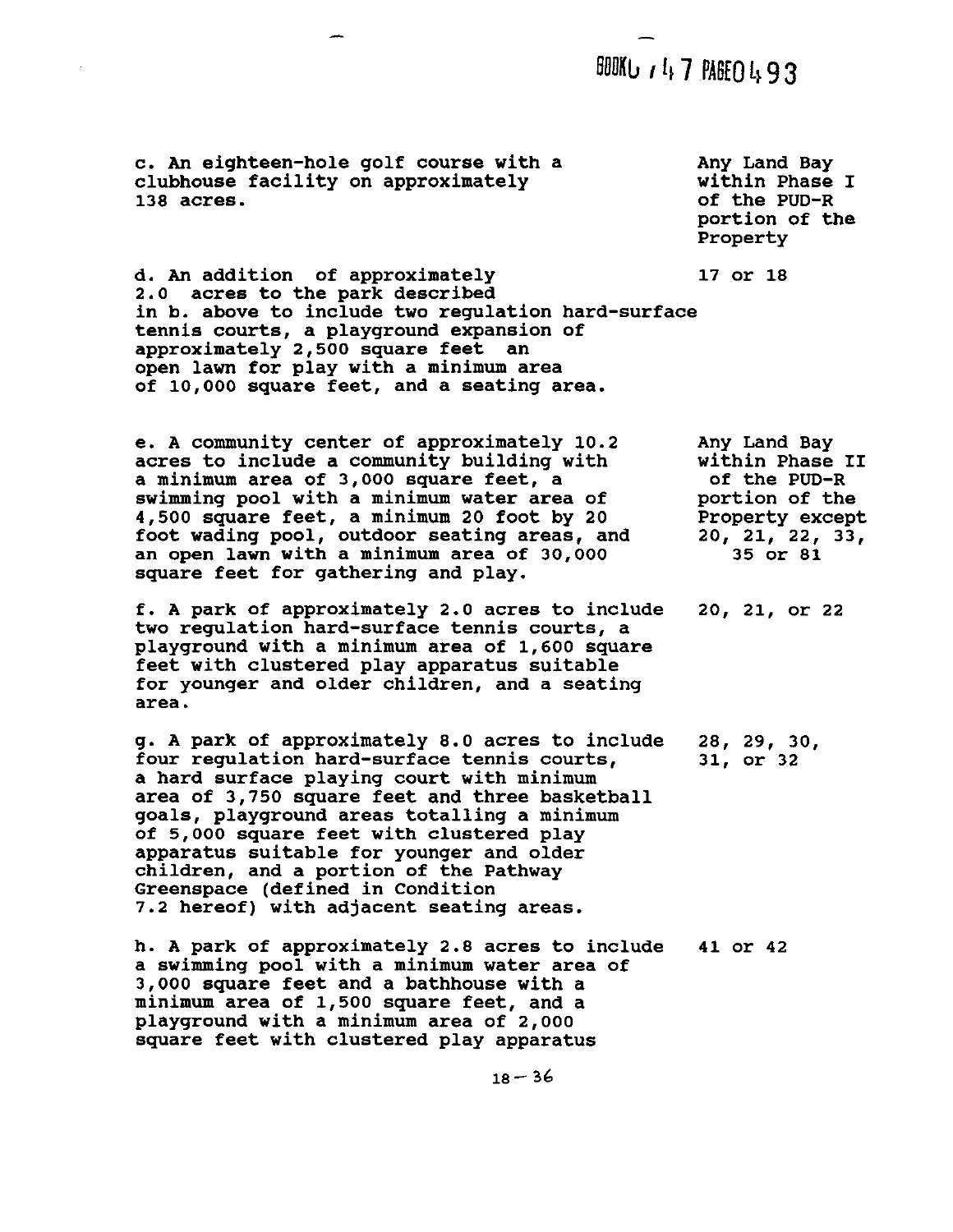### $RMSO7L7RSEOL9H$

**suitable for younger and older children.** 

**i. A tennis center on 6.5 acres with a minimum**  43, 44, or 45 **of eight regulation tennis courts and a club building, a playground with a minimum area of 1,600 square feet with clustered play apparatus suitable for younger and older children, and a seating area. j. An 18-hole golf course with clubhouse At the facility on approximately 112 acres. discretion of Owner k. A park of approximately 3 acres to include**  46, 47, 48, 49, 50, 51, 53, 55, **a swimming pool with a minimum water area of 5,000 square feet, a recreation 56; 57; 58; or. building/bathhouse with a minimum area of 59 2,000 square feet, and a playground with a minimum area of 4,000 square feet with clustered apparatus suitable for younger and older children. 1. A park of approximately 2.0 acres to include**  62, 63, 64, or **two regulation hard-surface tennis courts,**  65 **a playground with a minimum area of 1,600 square feet with clustered play apparatus suitable for younger and older children, and a seating area. m. Public access to the Stonehouse historic**  50 **site with an area of approximately 2.5 acres, to include an historic marker. n. A temporary recreational vehicle storage Any Land Bay area (comparable in size to the permanent within Phase area), to be replaced by a permanent storage I11 of the area of approximately 3.0 acres. PUD-R portion of the Property except 19 or 81 o. A park on approximately 5.0 acres to Any Land Bay include a recreation center/bathhouse with within Phase IV a minimum area of 3,000 square feet, a of the PUD-R swimming pool with a minimum water area portion of the of 5,000 square feet, two regulation Property hard-surface tennis courts, a playground** 

 $19 - 36$ 

**with a minimum area of 4,000 square feet with clustered play apparatus suitable for younger**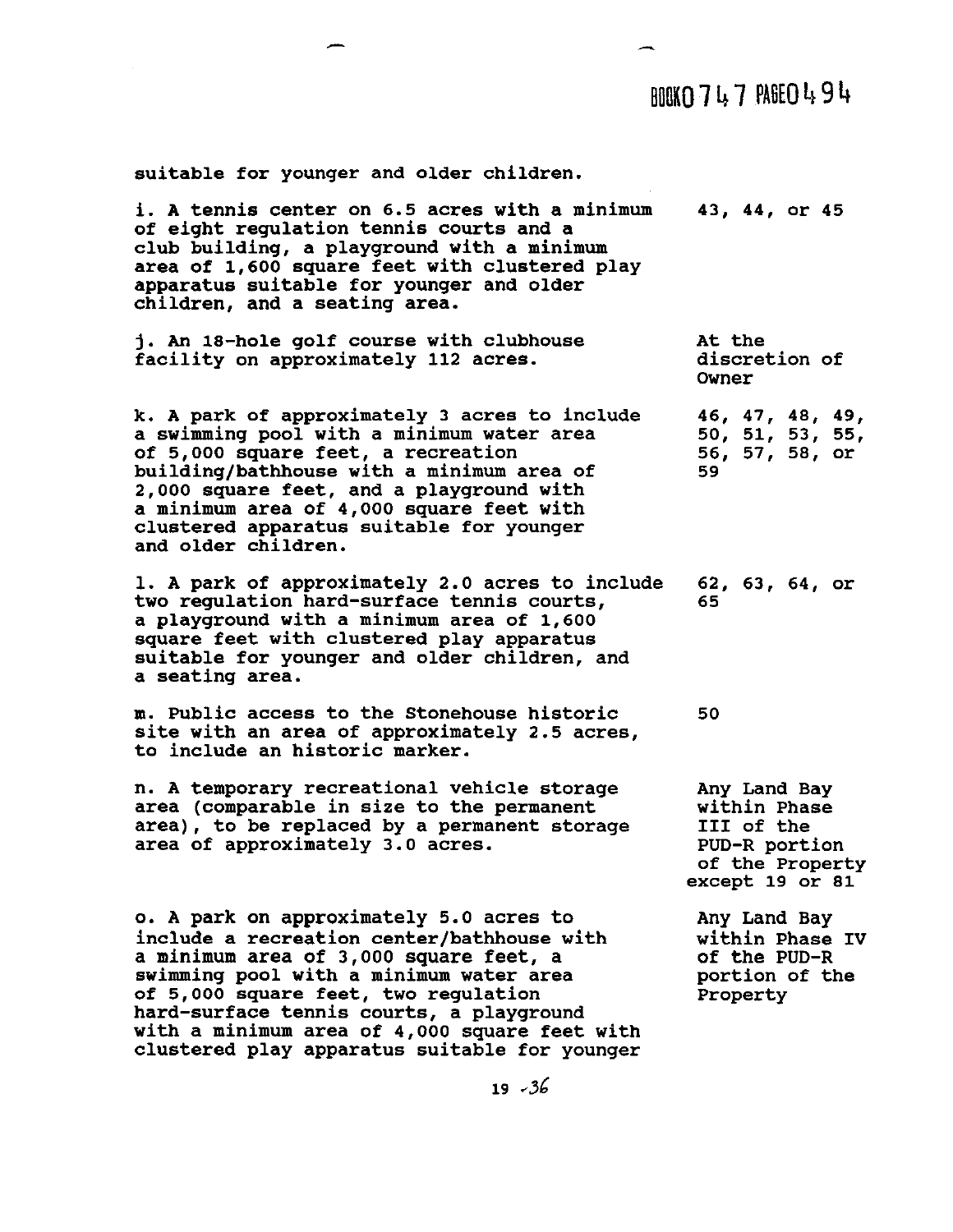### BOOKO 747 PAGEO 495

67

**and older children, open lawn with a minimum area of 10,000 square feet, and a seating area.** 

**p. A park on approximately 3.0 acres to include a swimming pool with a minimum water area of 3,500 square feet and a bathhouse with a minimum area of 1,500 square feet, and a playground with a minimum area of 1,600 square feet with clustered play apparatus suitable for younger and older children.** 

**q. A marina on the York River (if permitted by 73, 74, 75, 76,**  applicable law, ordinances or regulations) and **an adjacent park of approximately 3.2 acres to include seating areas and walks.** 

**r. A temporary recreational vehicle storage area Any Land Bay**  (comparable in size to a permanent storage within Phase<br>area), to be replaced by a permanent storage of the PUD-R area), to be replaced by a permanent storage approximately 3.5 acres at the completion **portion of the of development of Phase IV.** Property except of development of Phase IV. **33 area or 81** 

**The exact facilities to be provided at each site may be varied by Owner, with the consent of the Director of Planning based on, among other things, the demographics and expressed preferences of the residents of the development. All the recreational facilities described above shall be open to all residents of the development at no additional cost to them over and above their Community Association dues and assessments, except the golf course and related facilities, tennis center and marina may be privately owned and/or operated and open only to members.** 

#### **6.2** *pathmy* **System.**

**a) Owner shall designate and reserve along one side of the roads described below a strip of common open space**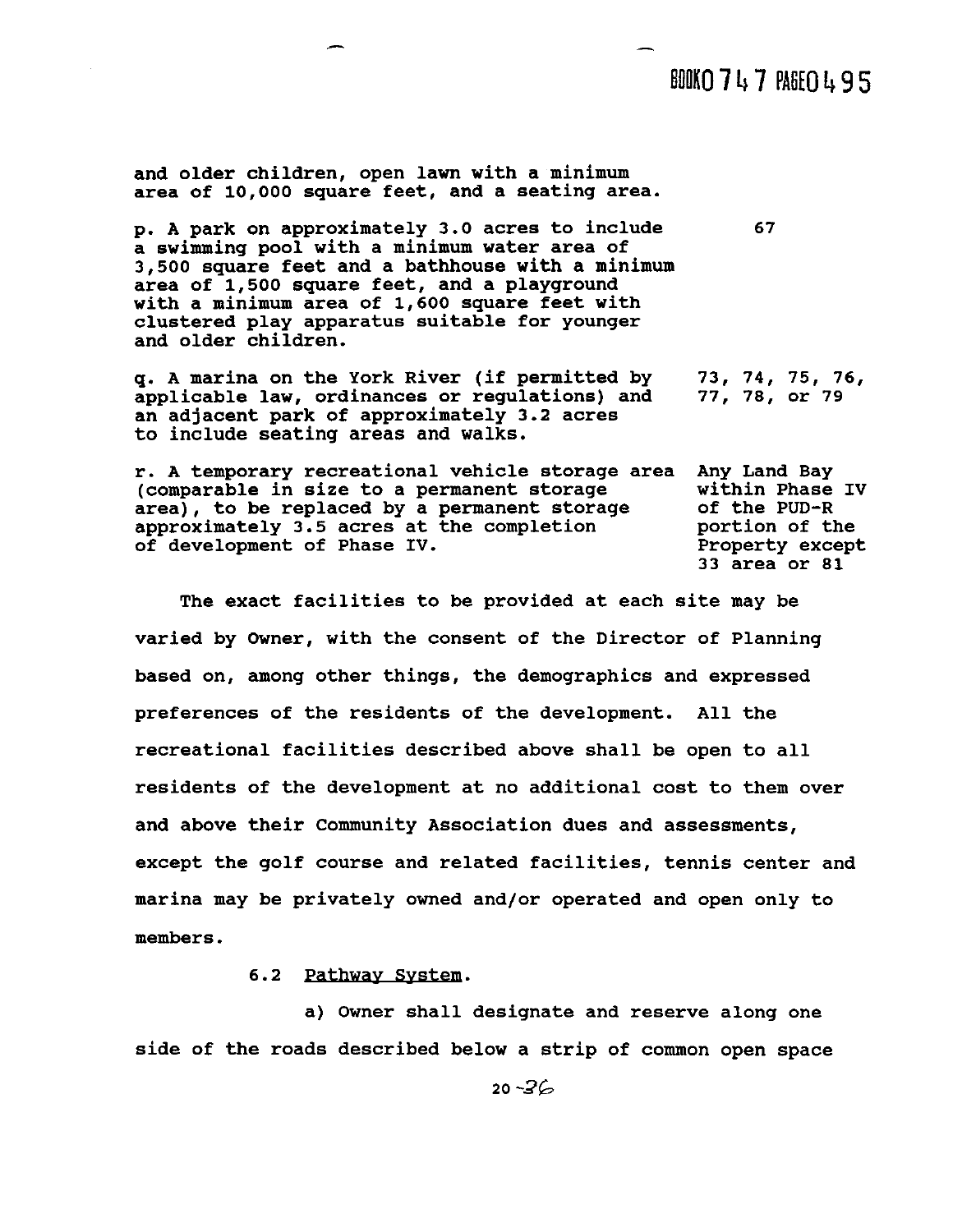### BOOKN 7 ... 7 PAGEN 4 9 6

with a width of 15 to 25 feet, contiguous or generally parallel **to the road right of way (the "Pathway Greenspace"). Owner shall construct within the Pathway Greenspace a pedestrian/bicycle path with a width, except as provided below, of 8 to 10 feet to standards acceptable to the County Engineer. The path shall be constructed so that it will be available for use at the same time the adjoining road is opened to vehicular traffic. The width of the Pathway Greenspace and path shall be designated by Owner and shall depend on the width of the adjacent road. The Pathway Greenspace shall be reserved and the path constructed along all ~8collector roads" as defined below except Owner, with the approval of the Director of Planning, may vary the location or eliminate the Pathway Greenspace and path where the topography or other unusual features make the location of Pathway Greenspace and the path impractical or impossible. Where separate bicycle and pedestrian pathways are provided, bicycle pathways shall have a minimum width of 6 feet and pedestrian pathways shall have a minimum width of 4 feet. For purposes of this Condition 6.2, the term %ollector roadsn shall mean all roads within the Property within parcels or sites with Master Plan Area Designations of A that provide access to more than 15 lots and all roads shown on the Master Plan. Pathways adjacent to roads within the Property within parcels or Sites with Master Plan Area Designations of A that provide access to less than 50 lots shall have a minimum**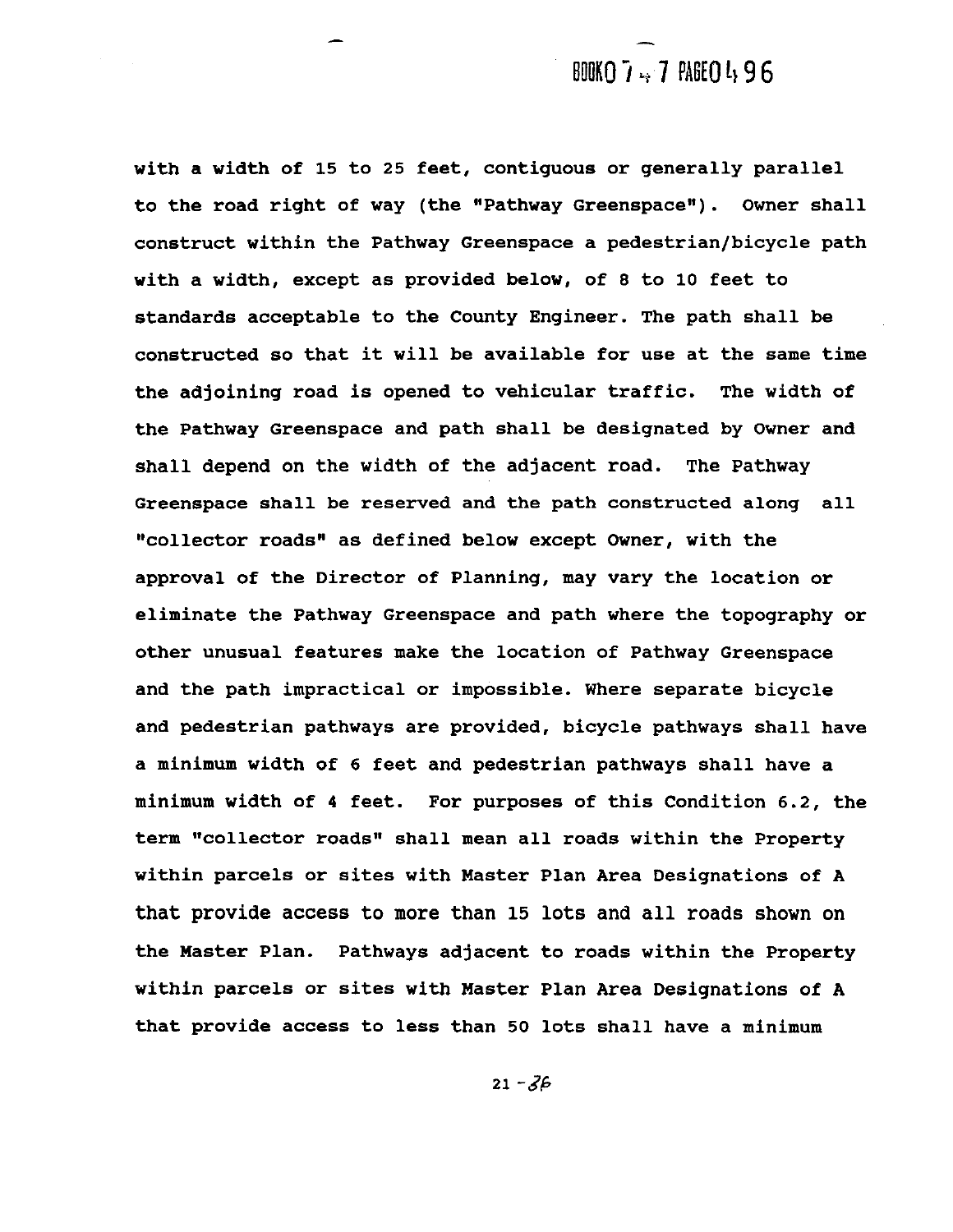## BOOKU 747 PAGEO497

**width of 6 feet.** 

**b) Owner shall provide connections from the Pathway Greenspace and paths therein to pathway or sidewalk systems constructed in individual sections or sites with Master**  Plan Area Designations of B, C/D, E, F, G, or H.

**c) Owner shall provide connections at the boundaries of the Property from the Pathway Greenspace and any Stonehouse greenway system and paths therein to a County wide greenway system, when and if implemented by the County.** 

**d) Owner shall provide within each phase of development of the Property an access from the pathway system to a minimum of one acre of land overlooking or adjacent to Ware Creek or one of its tributaries for passive recreation for residents of the development.** 

**6.3 Maintenance. Owner shall initially be responsible for maintenance of all community and recreation facilities and Pathway Greenspace and paths located therein. Owner may convey such facilities to the Community Association or, with respect to the golf courses and related facilities, the tennis center and the marina, to a private operator whereupon the Community Association or the private operator, as the case may be, shall assume responsibility for their maintenance. All golf courses shall be maintained utilizing an integrated pest management system. Such system shall be subject to the approval of the**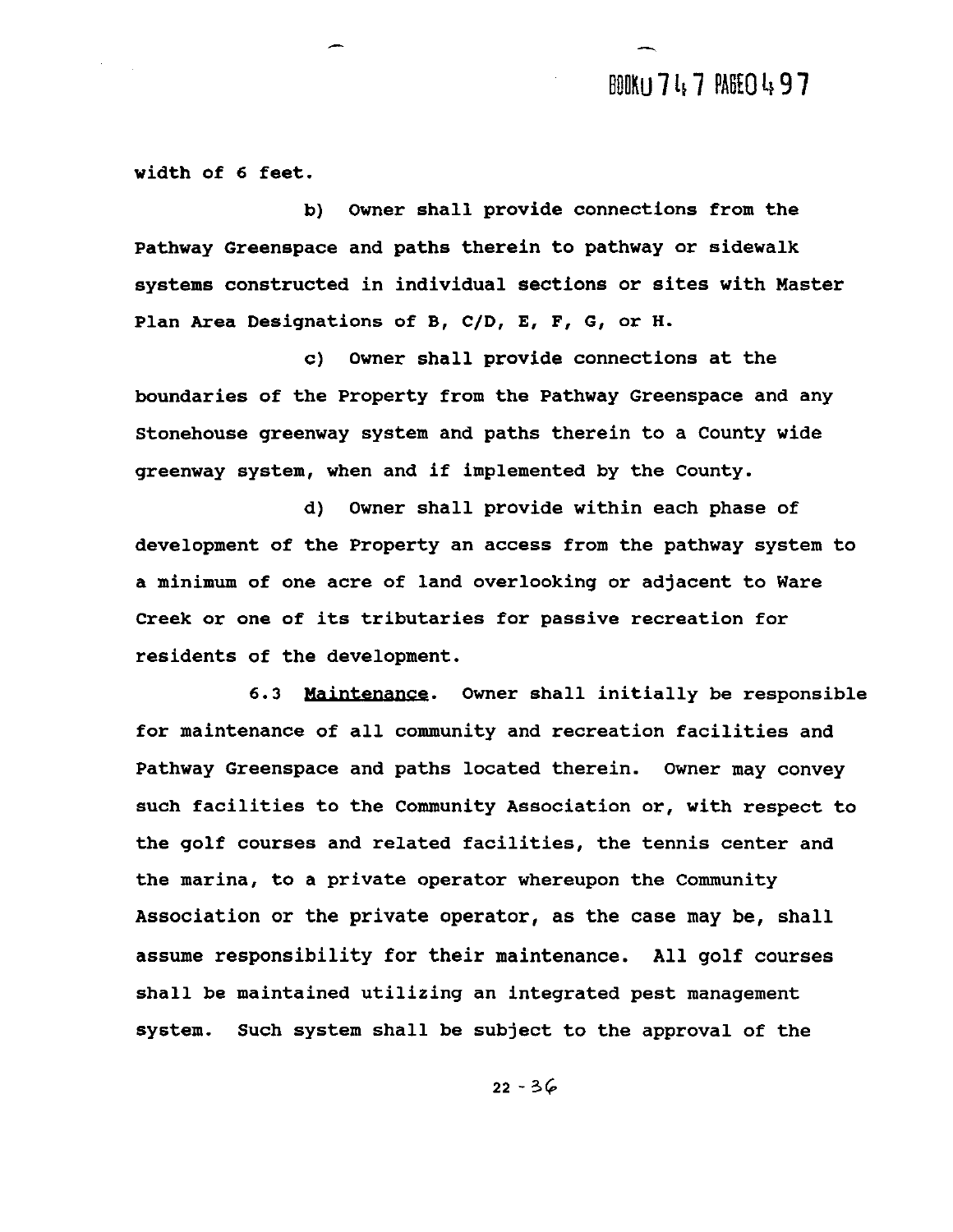**Director of Code Compliance at the time of final site plan approval and annually thereafter.** 

7. Archaeological Sites. (A) Owner shall preserve the site of the foundations of the "Stone House" of approximately **2.5 acres identified on the Master Plan and shall install an appropriate interpretive historical sign at the site.** 

**(B) Before starting any clearing, grading or land disturbing within a Land Bay shown on the Master Plan, Owner shall submit a Phase I archaeological study that includes, at a minimum, that Land Bay to the Director of Planning for review and approva 1.** 

**(1) For the Stonehouse land included in the original rezoning the Phase I study shall be reviewed under the guidelines set forth in the Virginia Department of Historic Resource's**  ("VDHR") Guidelines for Preparing Archaeological Resource Management Reports that were in effect as of November 4, 1991. **The qualifications of the archaeologist that conducted the submitted Phase I study shall be reviewed under the Secretary of**  submitted Phase I study shall be reviewed under the Secretary of<br>the Interior's <u>Professional Qualification Standards</u> as in effect **on November 4, 1991.** 

**(2) All other archaeological studies proffered hereby shall meet the VDHR Guidelines and the Secretary of the Interior's Standards and Guidelines for Archaeological Documentation and shall be conducted under the supervision of a**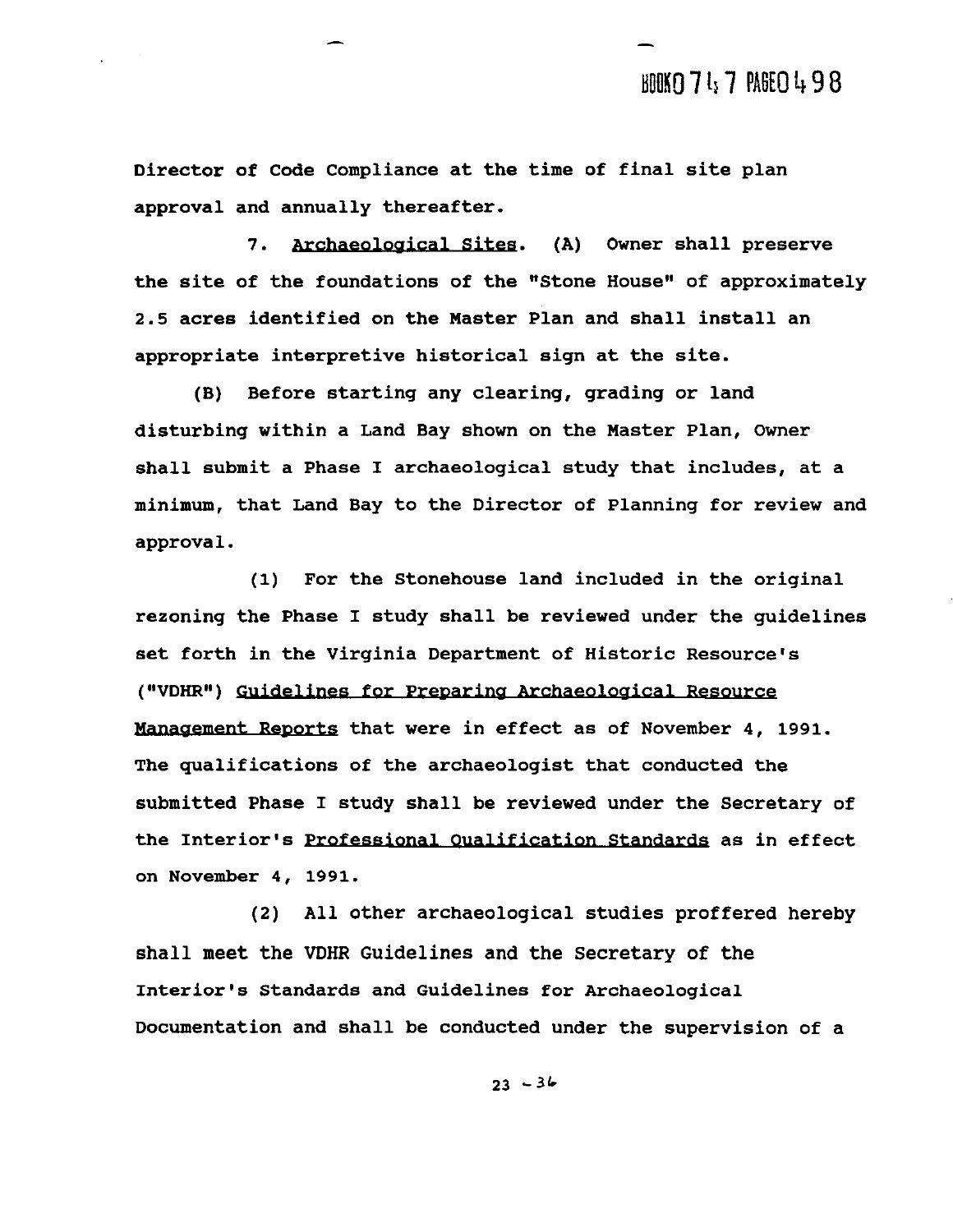# BOOKO 747 PAGEO 499

**qualified archaeologist who meets, at a minimum, the qualifications set forth in the Secretary of the Interior's**  Professional **Qualification Standards** as in effect at the time of **the submission of the study. Any sites not documented in the submitted Phase I study that are encountered during construction shall be evaluated by performing a Phase I study using the VDHR and Secretary of Interior's guidelines and standards in effect at the time of discovery.** 

 $\mathcal{L}(\mathcal{F})$  and  $\mathcal{L}(\mathcal{F})$ 

**(C) (1) For all sites that the Phase I study recommends for Phase I1 evaluation or identifies as potentially being eligible for inclusion on the National Register of Historic**  Places (the "National Reqister"), Owner shall submit to the **Director of Planning for review and approval a treatment plan. An acceptable treatment plan can consist of (i) performing a limited Phase I1 study to establish the boundaries of the site and thereafter leaving the site completely undisturbed or preserving it in some other manner acceptable to the Director of Planning or (ii) performing a complete Phase I1 study of the site. If a complete Phase I1 study of a site is undertaken, such Phase I1 study shall be submitted to and approved by the Director of Planning.** 

**(2) If the approved Phase I1 study concludes that a site is not eligible for inclusion on the National Register, Owner shall not be obligated to perform any further**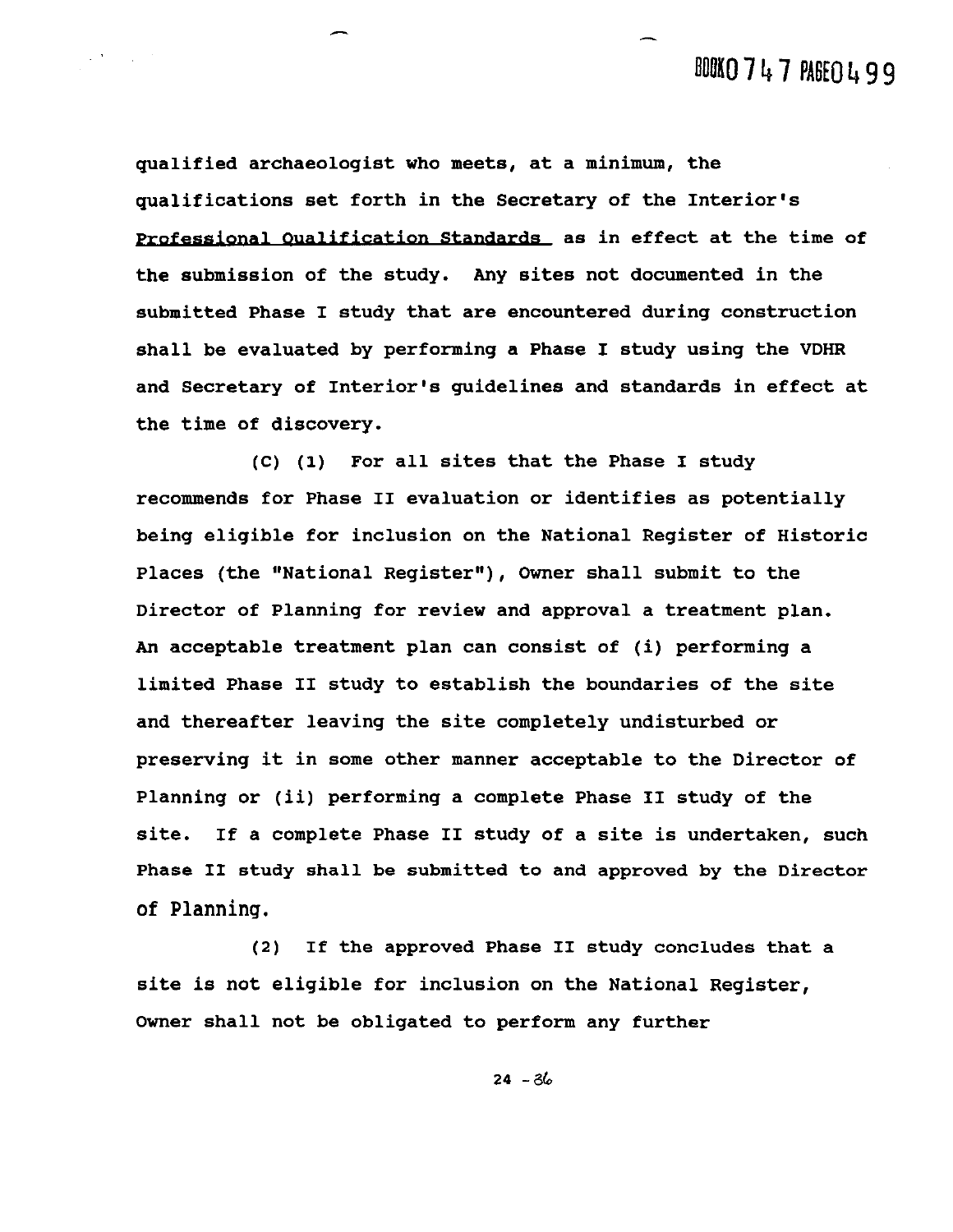**archaeological s tudies thereon.** 

 $\mathcal{L}(\mathcal{F})$  ,  $\mathcal{L}(\mathcal{F})$  ,

**(3) For all sites which the approved Phase I1 study indicates are eligible for inclusion on the National Register and/or those sites upon which a Phase I11 study is warranted, Owner shall submit to the Director of Planning for review and approval a treatment plan. An acceptable treatment plan can consist of (i) leaving the site completely undisturbed or preserving the site in some other manner acceptable to the Director of Planning and submitting an application to include the site on the National Register or (ii) performing a complete Phase I11 study of the site. If a complete Phase I11 study is undertaken on a site, the Phase I11 study shall be submitted to and approved by the Director of Planning.** 

**(4) If the Phase I1 or Phase I11 study of a site determines the site is eligible for inclusion on the National Register of Historic Places and such site is to be preserved in place, the treatment plan shall include nomination to the National Register of Historic Places.** 

**(5) All approved treatment plans shall be incorporated into the plan of development for the site and the clearing,**  grading or construction activities thereon.

**8.** Perimeter. **All land within the required landscaped setbacks around the perimeter of the Property as established pursuant to Section 20-483 of the Zoning Ordinance**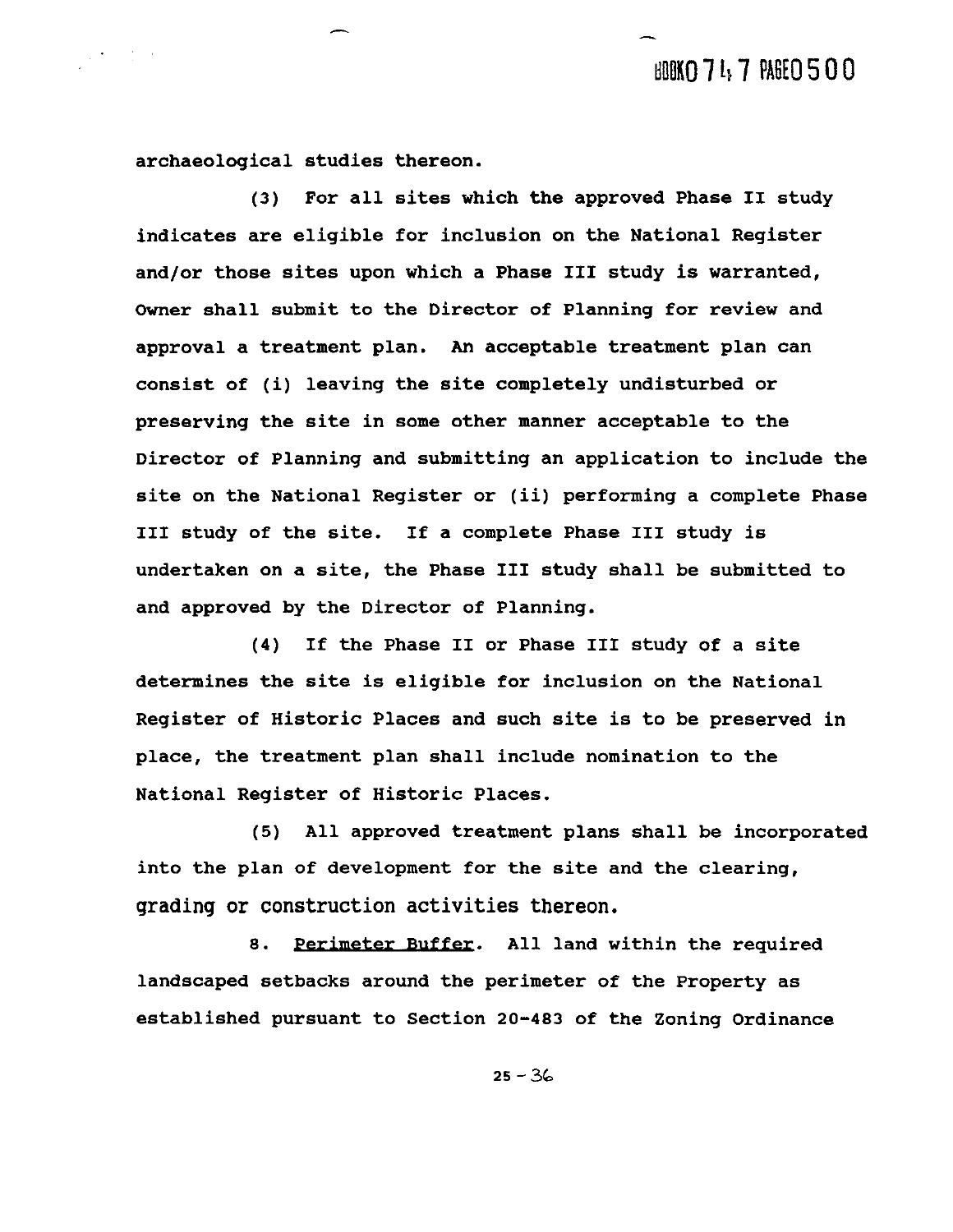**shall be conveyed to the Community Association as that part of the Property is developed and all such land shall thereupon be maintained by the Community Association. Until such conveyance all such land shall be maintained by Owner.** 

**9.** Wells. **(a) Owner shall provide to the Service Authority a new well impact analysis no later than 12 years after commencement of on-site well pumping. The updated well impact study shall utilize updated data and be in accordance with Service Authority requirements.** 

**(b) For private wells in the County in existence on the date of rezoning approval, Owner shall provide mitigation of any significant well draw down impacts attributable to pumping of wells on the Property. A panel of individuals, selected by the Service Authority and approved by the Board of Supervisors, including a representative of the Owner, shall review all claims, determine if well pumping on the Property is the cause of any significant impact determined to exist, and determine the most appropriate form of mitigation if necessary. The type of mitigation and the composition and proceedings of the review panel shall be in accordance with the separate Well Mitigation Program Agreement entered into among the County, the Service Authority and the Owner, initial version of which is attached hereto as Exhibit B, as the same may be amended from time to time. The Well Mitigation Program Agreement may be amended by**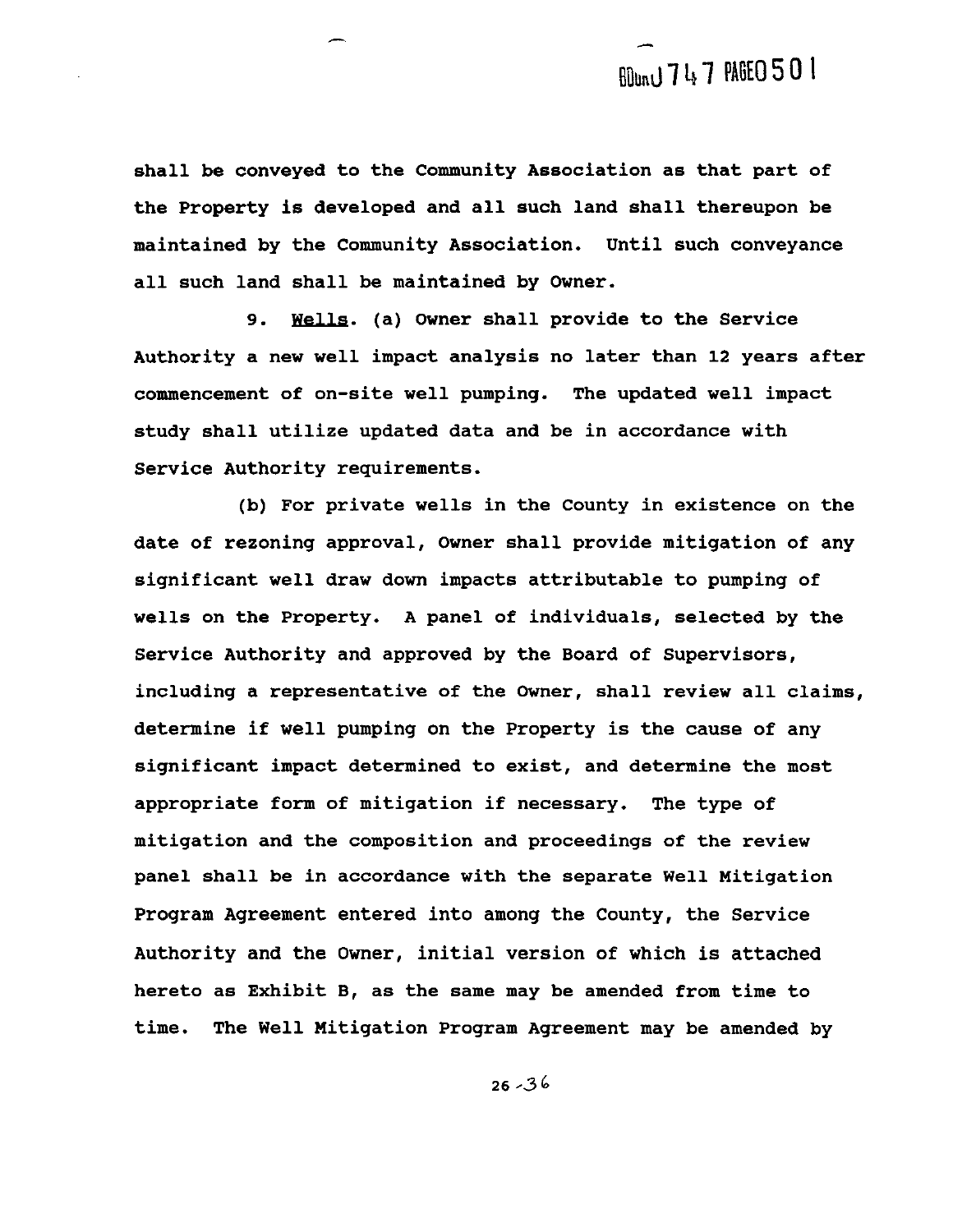**the parties thereto without the necessity of an amendment to these Proffers so long as the amendment to the Agreement does not conflict with a provision of this Condition 9.** 

**(c) Owner shall post and maintain with the County a bond, letter of credit or other assurances acceptable to the County Attorney in the amount of \$25,000 to secure its mitigation obligation under this Condition 9.** 

**(d) Owner shall submit a proposed groundwater monitoring program to the Service Authority for its review and approval and shall implement the approved program before utilization of the wells.** 

10. **Headings.** All section and subsection headings of **Conditions herein are for convenience only and are not a part of these Proffers.** 

11. Severability. If any condition or part thereof set **forth herein shall be held invalid or unenforceable for any reason by a court of competent jurisdiction, the invalidity or unenforceability of such condition or part thereof shall not invalidate any other remaining condition contained in these**  Proffers.

**WITNESS the following signature and seal:** 

STONEHOUSE INC. Tandelui **Vice Presiden**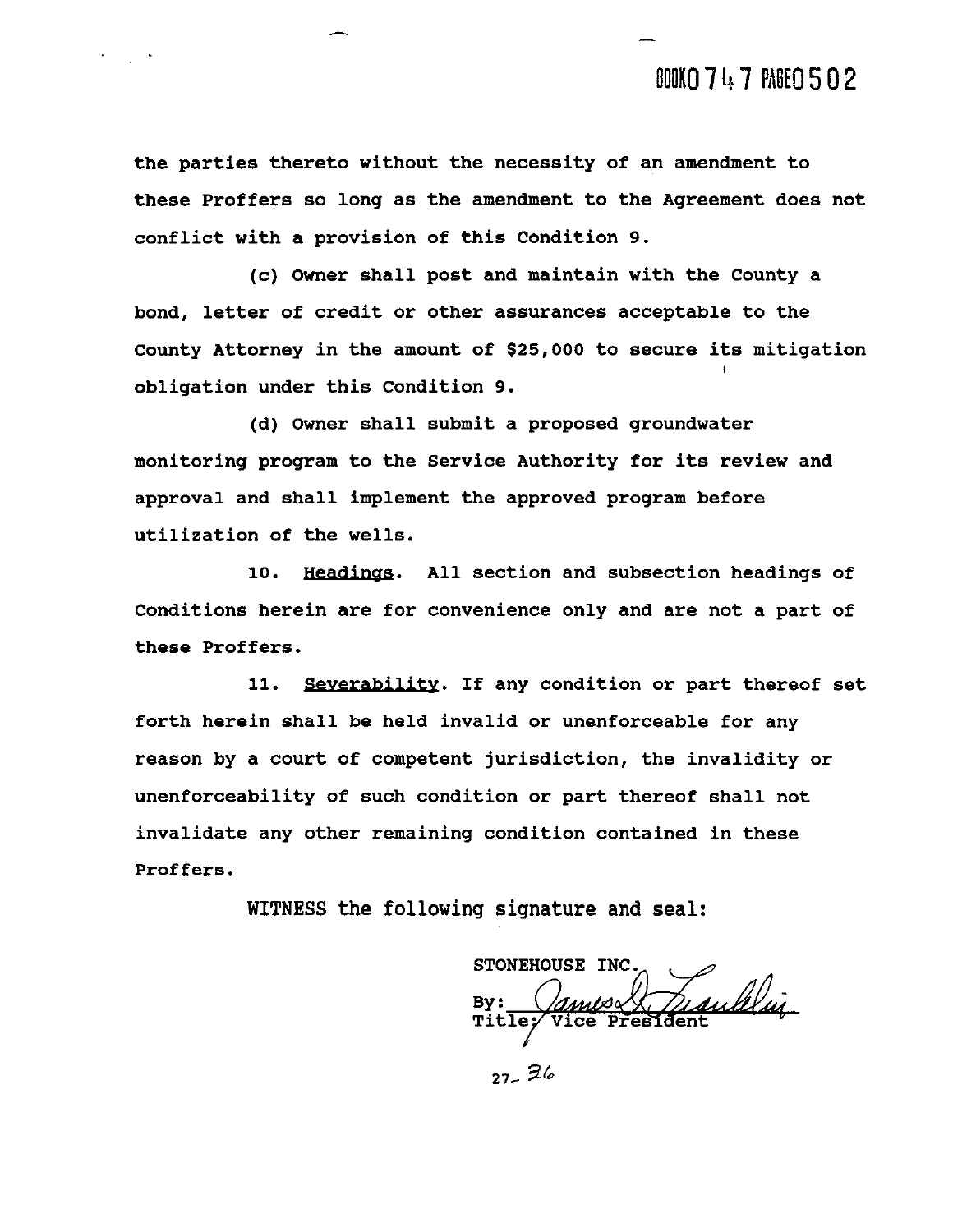BOOKO 747 PAGEO 503

**STATE OF VIRGINIA**  CITY/COUNTY OF Williamsburg, to-wit:

**The foregoing instrument was acknowledged before me**   $this \frac{\partial q^{th}}{\partial x^{th}}$  day of Match , 1994 by  $\frac{\partial q^{th}}{\partial x^{th}}$ ,  $f_{r}$ anklin, **of STONEHOUSE INC., a Virginia corporation,** 

**on behalf of the corporation.** 

Ų. My commission expires:<br><del>2.28-99</del>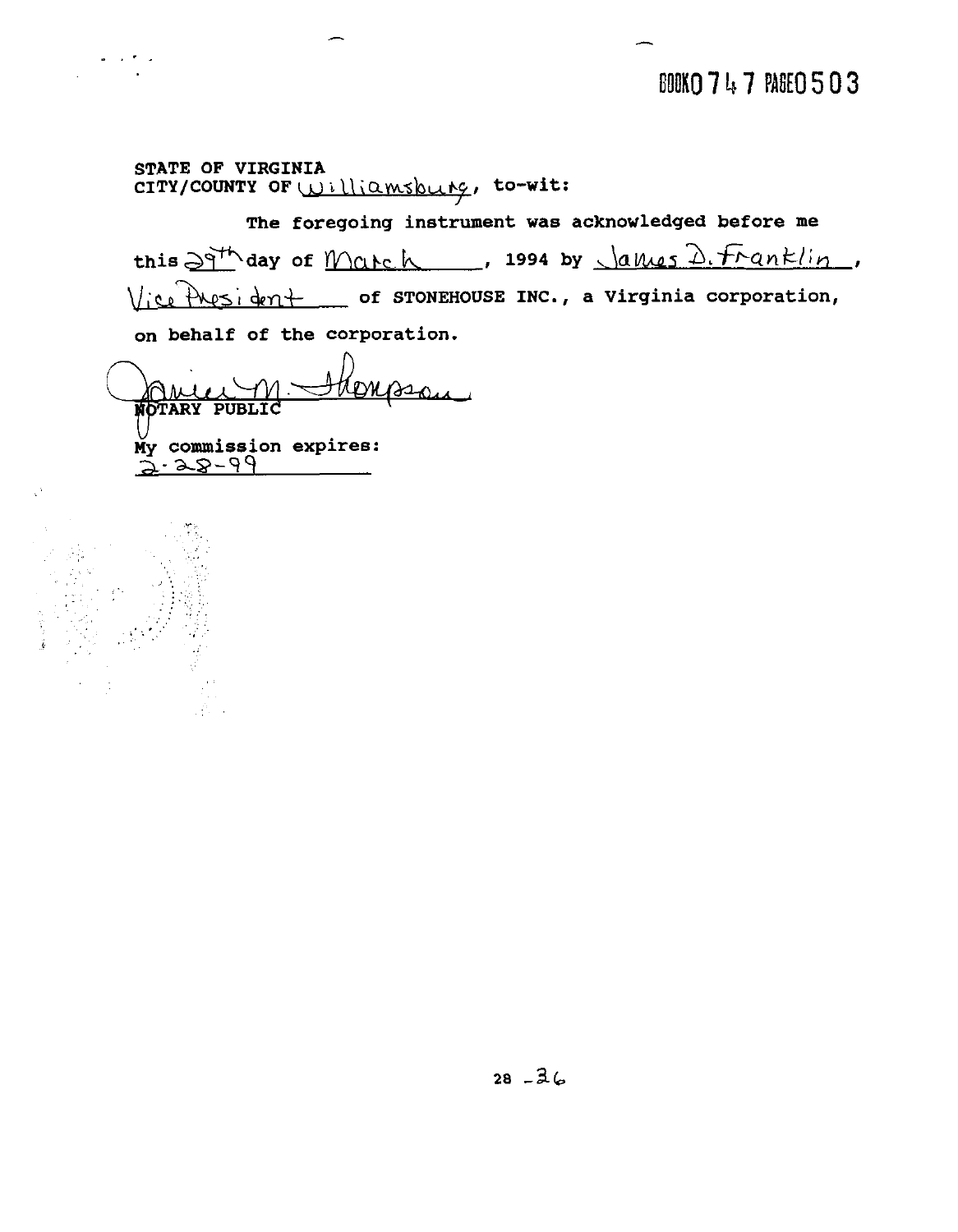# BOOKC 47 PAGE 0504

All that cortain lot, piece or parcel of land situate, lying and helmg in the County of James City, Virginia, shown and designated on a certain plat entitled, "A PLAT OF 1,62 ACRES STMOTHER IN THE INCE OF BELLEVIA EDITORIESES, THE ... STOREHOODE DISINICT, JNES CITY COUNT, VIOLIBUA", dated Barch 30, 1990, and rewised April 12, 1970, and mids by AUS, A Professional Corporation, Depheers, Surveyors, Planners, a capy of shielt is attached being as Eshibit "A" and made a part horself by reforenco.

Together with all and aimplar the buildings and interestments thornour, tha tonoments, hereditaments and applicancements<br>thereign belonging or in anyoing appertations,

Schied. however, to the right-of-way of the Virginia Department of Transportation in and to an aightgan-food 110'l ata ip of land beginning at the center time of the Stage head, a public highway, and proceeding eightness feet (18') in an easterly direction, the said strip of land creating the said property in a norther ty-marther ly direction adjoining other laists owned by the Virginia Separtment of Transportation as

Subject, hospoor, to all easements and restrictions of tecord attenting the naid proporty.

It being the same projecty conveyed unto Rodgers Enterprises, for., a Virginia correction, by Deed thied October 10, 1986, Robert L. King met Dunt J. King, husband and wife, and recorded In the Clerk's Office of the Circuit Court for the County of Jairs Cliy, Virginia, In Deed Book 317, at pago 99,

All those certain tracts or parcels of land lying and being In Stonohousn District, James City County, Virginia, containing in the aggregate 5,802.49 acres, more or less, and being the same tracts listed below and conveyed to the party of the first part, or its predecessors The Chesapeake Corporation of Virginia and The Chesapeake Corporation, by the hereinafter described deeds of record in the Clerk's Office of the Circuit Court of James City County:

"Ashlock #1" Tract No. 33-2001, containing 152 acres by  $\mathbf{L}$ survey, being more particularly shown and described on a plat of survey by R. H. Highland, C.L.S., dated April 13, 1951, a copy of which is attached horato and recorded herewith, being the same proporty conveyed to the party of the first part by Hattle B. Lowis, widow, by deed dated June 4, 1941, recorded In Deed Book 33, page 386,

"Ashlock #2" Tract No. 33-2002, containing 14 scres by  $\mathbf{2}$  . survey, being more particularly shown and described on a plat of survey by R. H. Highland, C.L.S., dated April 11, 1951, revised December 16, 1988, a copy of which is attached hereto and recorded herewith, baing the same property conveyed to the party of the first part by John G. Warburton and wife by deed dated Hay 5, 1947, recorded in Deed Book 39, page 25.

"Ashlock #3" Tract No. 33-2020, containing 10 acres by 3. survey, being more particularly shown and described on a plat of survny by R. H. Highland, C.L.S., dated April 13, 1951,

ە 3-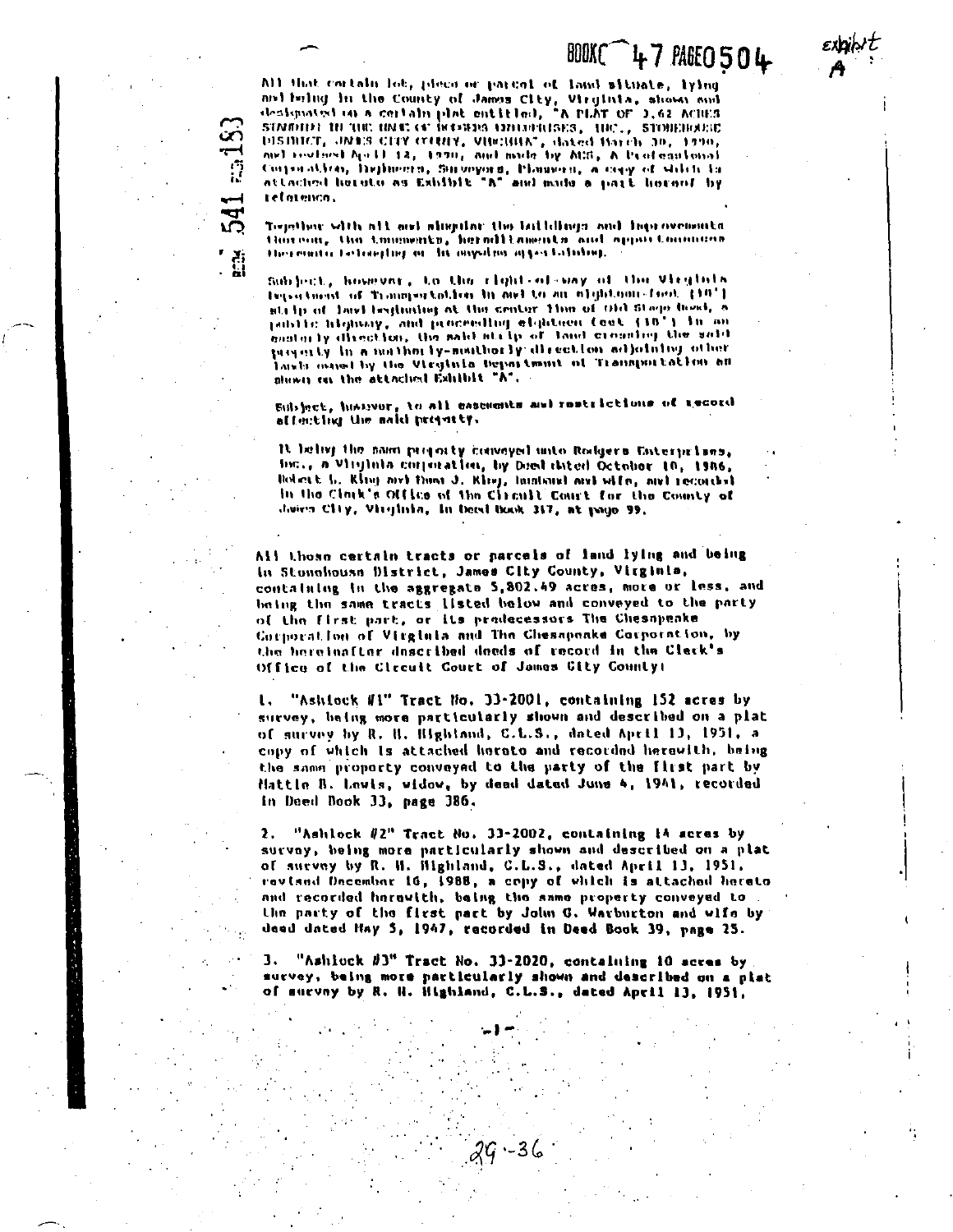# **BL.J747 PAGE0505**

92U ա 715 BCak revised December 16, 1988, a cony of which is attached hereto and recorded herewith, boing the same property conveyed to the party of the first part by Andrew B. Brookes and wife by doed dated August 1, 1957, recorded in Dead Book 62, page 93.

4. "Garretts" Tract No. 33-2004, containing 534.24 acres, more or lass, being the same proparty conveyed to the party of the first part by C. L. Woodward and wife by deed dated March 18, 1925, recorded in Deed Book 22, page 5.

541 au18

្ពឺរ

"Ivydale" Tract No. 33-2007, containing 183.75 acres by 5. survey, being more particularly shown and described on a plat of survey by R. B. Carturight, C.L.S., dated December 15, 1981, a copy of which is attached hereto and recorded herewith, being the same property conveyed to the party of the first part by Chesapeake Pulp & Paper Company. Incorporated by deed dated May 1, 1922, recorded in Deed Book 16, pago 226.

6. "William Lee" Tract No. 33-2008, containing 90 acres, more or less, being the same property conveyed to the party of the first part by C. W. Payne, et als., by deed dated October 9, 1946, recorded in Doed Book 38, page 546.

7. "W. P. Richardson" Tract No. 33-2009, containing 1,683 acres, more or less, being a portion of the same property conveyed to the party of the first part by Chesapeake Pulp & Paper Company, Incorporated by deed dated Hay 1, 1922, recorded in Deed Book 16, page 226.

"Stonehouse" Tract No. 33-2010, containing 269 acres, 8. more or less, being the same property conveyed to the party of the first part by I. S. Waltman and wife by deed dated September 15, 1939, recorded in Deed Book 31, page 350.

"Tankard" Tract No. 33-2011, containing 169.49 acres by 9. survey, being more particularly shown and described on a plat of survey by R. B. Cartwright, C.L.S., a copy of which is attached hereto and recorded herewith, being the same property convayed to the party of the first part by R. M. Hazelwood and wife by deed dated April 7, 1949, recorded in Deed Book 42, page 97, less and except conveyances by the party of the first part to Rado L. Banks and wife by deed dated October 10, 1974 and to the Commonwealth of Virginia by deed dated November 7, 1968.

10. "Bateman-Tyler" Tract No. 33-2013, containing 49 acres, more or less, being the same property, less and except 1.11 acre conveyed to the Commonwealth of Virginia by deed dated December 1, 1954, conveyed to the party of the first part by the following: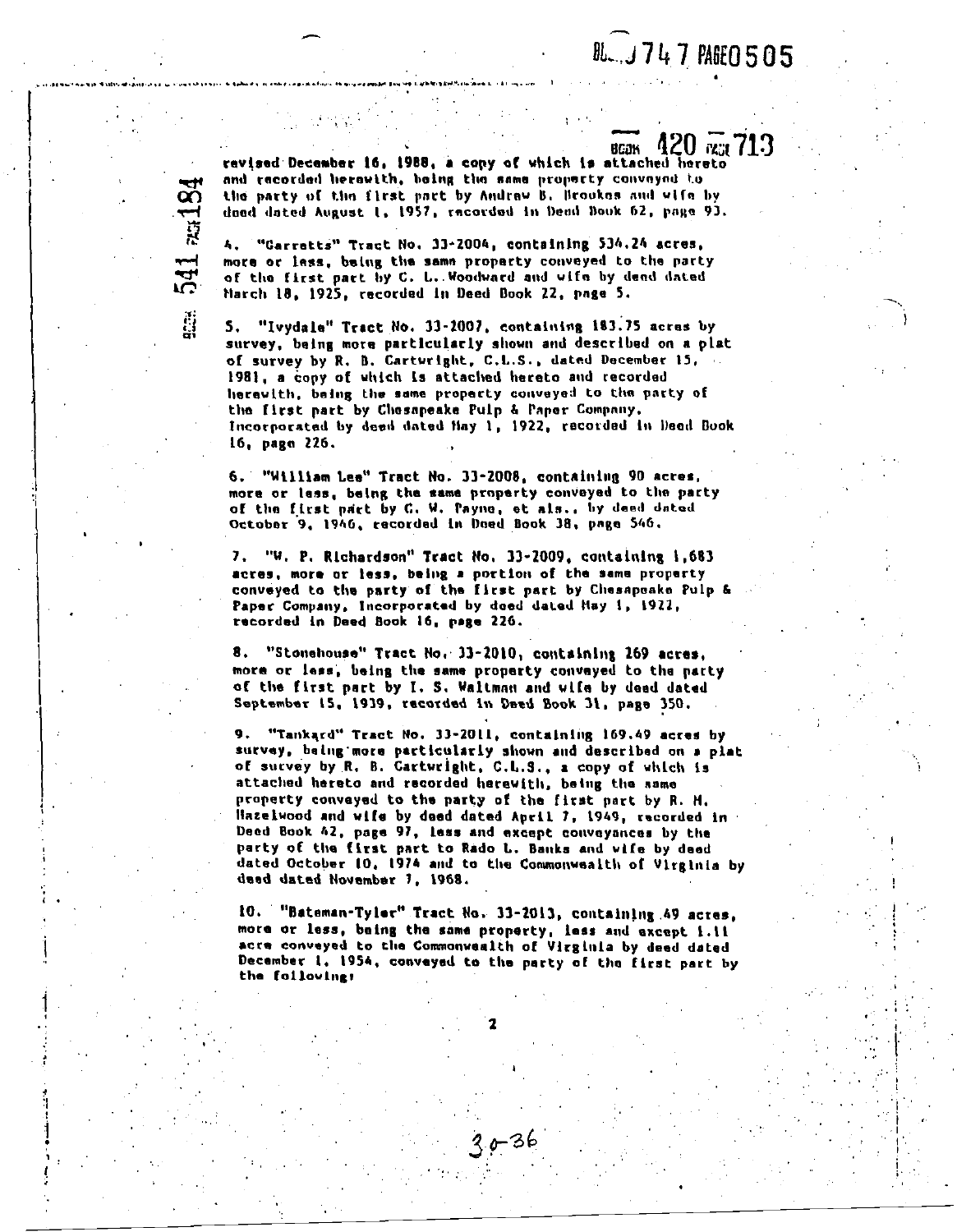### **wdKO747 PAGE0506**

#### $-420$   $\frac{22}{134}$   $714$ **NCON**

(a) Deed from Hargaret Tyler dated June 3, 1949. recorded in Dead Book 42, page 539;

ပ္ပြ

 $\vec{E}$ 

וירים<br>בי

(b) Deed from Elvoid Tyler, et als., dated June J. 1949, recorded in Deed Book 42, page 536.

11. "Honiny" Tract No. 33-2014, containing 26 acres, more or lass, baing the same property conveyed to the party of the first part by J. Turner Healey and wife by deed dated June 7, 1951, racorded in Deed Book 45, page 162.

12. "Clopton" Tract No. 33-2015, containing 160.13 acres by survey, being more particularly shown and described on a plat of survey by R. B. Carturight, C.L.S., dated February 20, 1981, a copy of which is attached hereto and recorded herowith, being the same property conveyed to the party of the first part by W. F. Woodward, et als., by deed dated March 11, 1952, recorded in Deed Book 47, page 172, less and except 28.63 acres, more or less, conveyed by the party of the first part to the Commonwealth of Virginia by deed dated November 7, 1968, recarded in Dead Book 119, page 677.

13. "Woodward" Tract No. 33-2022, containing 9.75 acres by survey, being more particularly shown and described on plat of survey by R. H. Highland, C.L.S., recorded in Plat Book 22. page 35, being the same property conveyed to the party of the first part by C. L. Woodward, et als., by deed dated December 6, 1963, recorded in Deed Book 93, page 564.

14. "Cedar Point" Tract No. 33-2023, containing 96.58 acres by survey, being more particularly shown and described on plat of survey by O. M. Chandler, C.L.S., dated October 1917, racorded in Plat Book 25, page 22, being the same property conveyed to the party of the first part by A. D. Slater and wife by deed dated November 14, 1967, recorded in Deed Book 114. page 193.

"Garrett Lee" Tract No. 33-2024, containing 240 acres, 15. more or less, being the same property conveyed to the party of the first part by B. F. Carrett, Jr., widower, by deed dated August 11, 1970, recorded in Deed Book 127, 539.

 $16.$ "Sanks" Tract, containing 17 acres, more or less, being the same property conveyed to the party of the first part by Ellzabeth'H. Banks, et als., by deed dated October 10, 1974, recorded in Deed Book 156, page 584.

17. "Bowman" Tract, containing 2 acres, more or less, being. the same property conveyed to the party of the first part by A. H. Bowman and wife by deed dated January 10, 1974, racorded in Deed Book 149, page 724.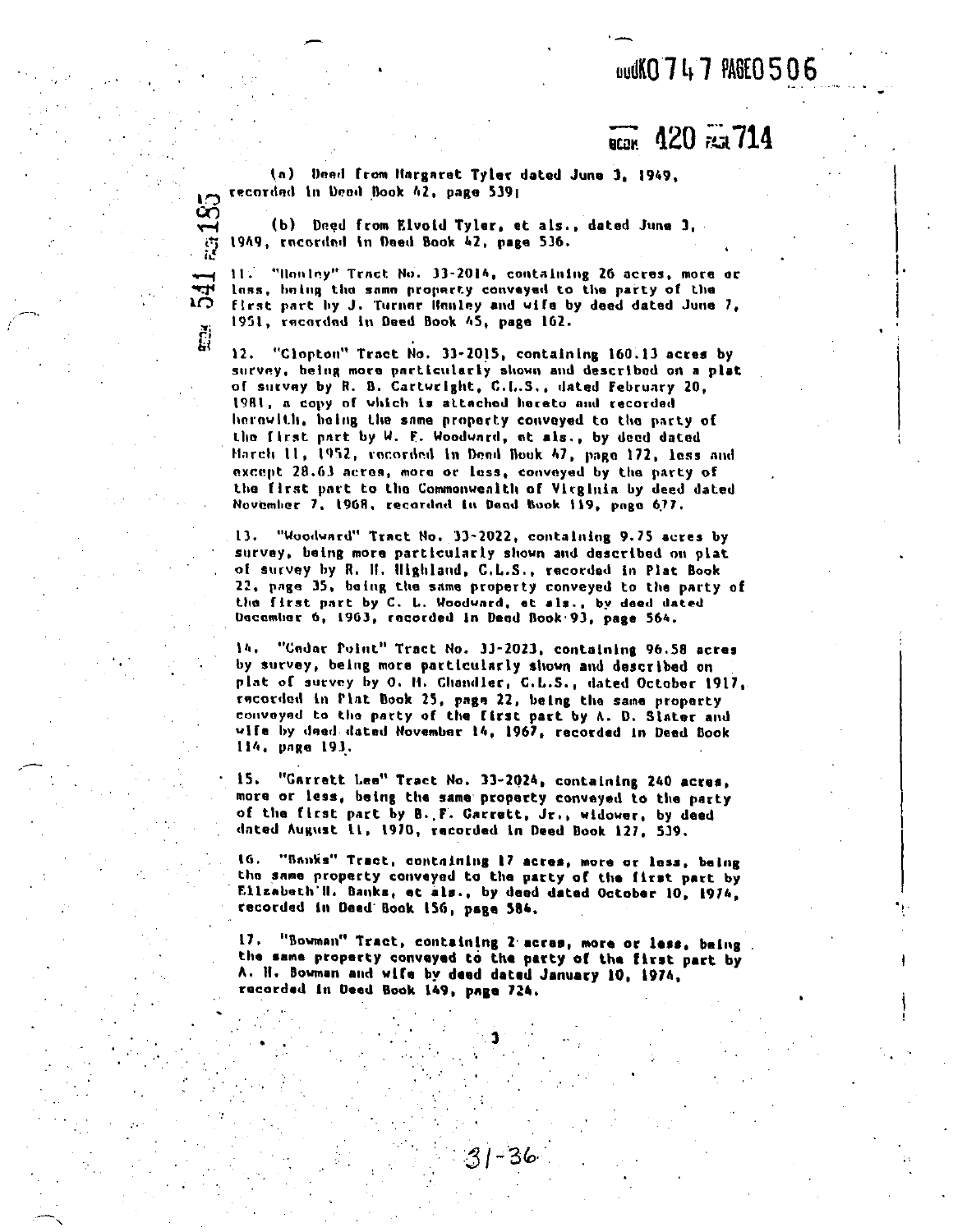# **JOOKO 747 PAGEO 507**

**BOOK 42U 74GL /15** 18. All right, title and interest of the party of the first part in and to the "Hiles Braxton" Tract, containing 16 acres, more or less, boing the same property conveyed to the party of the first part by the following:

(a) Deed from James Clarke and wife, et als., dated April 18, 1974, recorded in Deed Book 152, page 159;

23.32

25186

541

֞֓׆֧֧֧֧֧֧֧֧֧֧֧֧֧֧֧֧֧֧֩֓֓֩֓֓֓֩֓֬֩֓֓֓֓֩֓֩֓֩֓֩֓֩֓׆֧<br>֧֧֧֧֧֧֧֧֞֩֩֞

(b) Deed from Carry Lee Clarke dated Hay 13, 1974, recorded in Deed Book 152, page 344;

(c) Deed from Ida Hae Braxton dated Hay 24, 1974, recorded in Deed Book 152, page 581.

19. "Enos" Tract, containing 168.60 acres by survey, being more particularly shown and described on a plat of survey by R. B. Cartwright, C.L.S., dated August 15, 1980, a copy of which is attached hereto and recorded herewith, being the same property conveyed to the party of the first part by Elsie H. Slater, et als., by deed dated January 23, 1980, recorded in Deed Book 202, page 752.

"Hicks" Tract, containing 131.03 acres by survey, being. 20. more particularly shown and described on survey by V. D. HcHanus, Jr. dated February 1947, recorded in Plat Book 10, page 42, being the same property conveyed to the party of the first part by Vincent D. HcManus, Jr., widower, by deed dated February 5, 1973, recorded in Deed Book 142, page 229.

21. "Slater" Tract, containing 158 acres, more or less, being the same property conveyed to the party of the first part by A. D. Slater and wife by deed dated December 13, 1972, recorded in Deed Book 143, page 425.

22. "James Taylor" Tract, containing 5 acres, more or less, being the same property conveyed to the party of the first part by James H. Taylor and wife by deed dated February 9, 1974, recorded in Daed Book 150, page 229.

23. All of the right, title and interest of the party of the first part in and to the "James Taylor #2" Tract, containing 9-3/4 acres, more or less, being the same conveyed to the party of the first part by the following:

(a) Deed from James Wallace and wife dated Hay 12, 1976, recorded in Deed Book 172, page 617;

(b) Deed from Horace Taylor, et als., dated Harch 15, 1976, recorded in Deed Book 172, page 619;

(c) Deed from Wilbert Wallace, et als., dated March 15, 1976, recorded in Deed Book 172, page 622;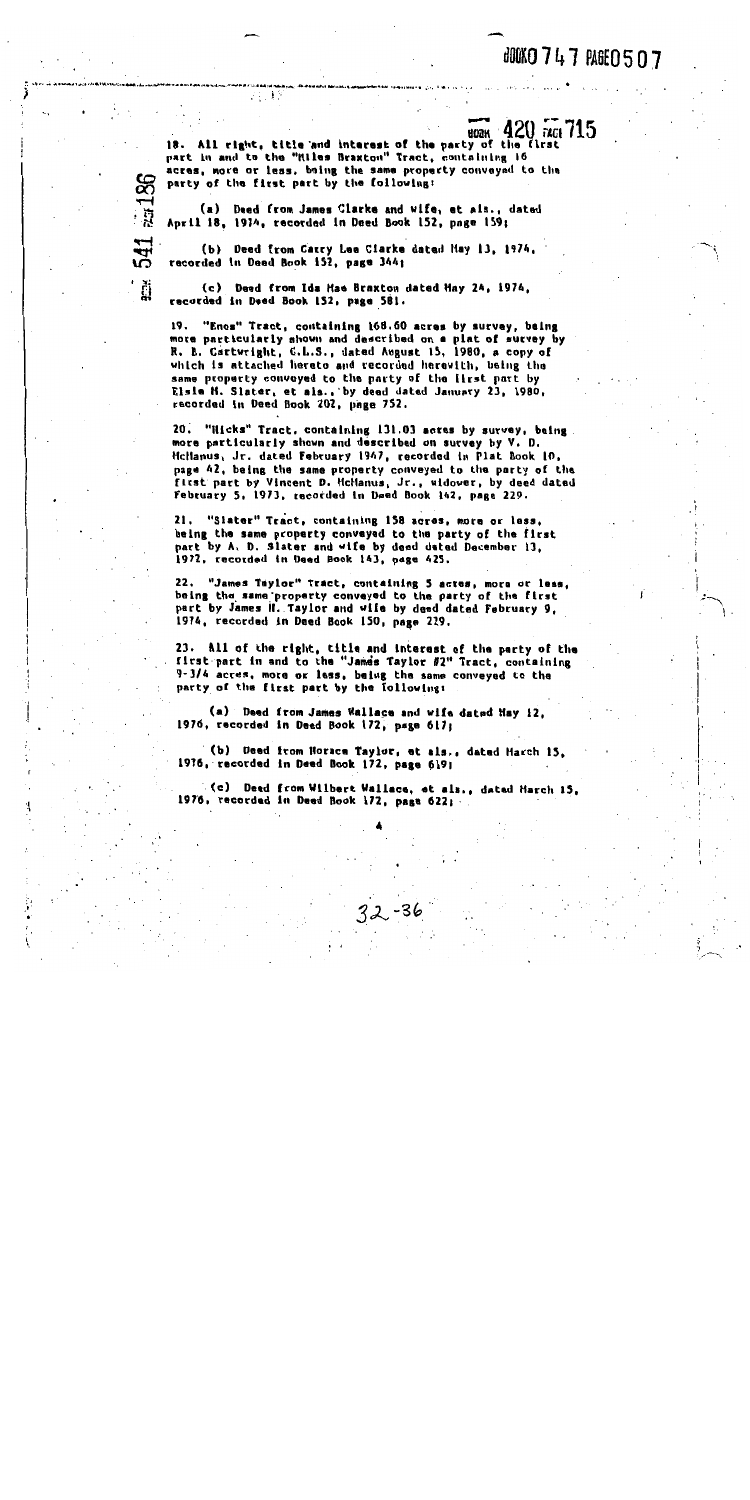### BOOKO 747 PAGEO 508

# 

(d) Deed from Forest Ashby, et als., dated Harch 15, 1976, recorded in Deed Book 172, page 626;

(a) Doed from Calvin Taylor, et als., dated Harch I, 1976, recorded in Deed Book 172, page 629;

**187** 

541

(1) Dond from Richard Roberts, et als., dated February 11, 1976, recorded in Deed Book 166, page 483.

"LaGrange" Tract, containing 203.29 acres, more or less,  $24.7$ being Parcels A, B and C conveyed to the party of the first part by Littleberry Jamns Haloy, Jr., et als., by deed dated Harch 30, 1981, recorded in Deed Book 212, page 411.

25. "Hettie Hoore" Tract, containing 157 acres, more or less, being the same proporty conveyed to the party of the first part by Hettie H. Hoore, widow, by deed dated Hay 15, 1986, recorded in Dead Book 303, page 795.

26. "B. Richardson" Tract, containing 230.21 acres, more or less, being the same property conveyed to the party of the Ilrst part by Philip O. Richardson, et als., by deed dated July 9, 1985, recorded in Dead Book 277, page 31.

27. "Bird Hill" Tract, containing 166.65 acres, more or less, boing the same property conveyed to the party of the first part by Bird Hill Farm, Ltd. by deed dated June 17, 1985, recorded in Deed Book 276, page 659.

"LaGrange #2" Tract, containing 223.89 acres by survey, 28. being more particularly shown and described on plat of survey by Charles J. Kerns, Jr., C.L.S., dated August 26, 1988, a copy of which is attached hereto and recorded herewith, being the same property conveyed to the party of the first part by Shaldon Lumber Company, incorporated, by dead dated April 19, 1987, recorded in Deed Book 393, page 285.

29. "Nahra" Tract, containing 0.92 acre more particularly shown and described on a plat entitled "Plat showing part of the property of James F. Hunsucker & Neville A. Harshall known as Parker's Tavern Tract," made by Andrew Becouvarakis, C.L.S., dated Hay 28, 1966, recorded in Deed Book 109, page 259, being the same property conveyed to the party of the first part by Ralph J. Nahra and wife, by deed dated August 21, 1987, recorded in Deed Book 361, page 661.

30. "Hason #l" Tract and "Hason #2" Tract, containing 14.18 acres, being more particularly shown and described on a plat of survey by Buchart-Horn dated November 15, 1985, a copy of which is attached hereto and recorded herowith, being the same property conveyed to the party of the first part by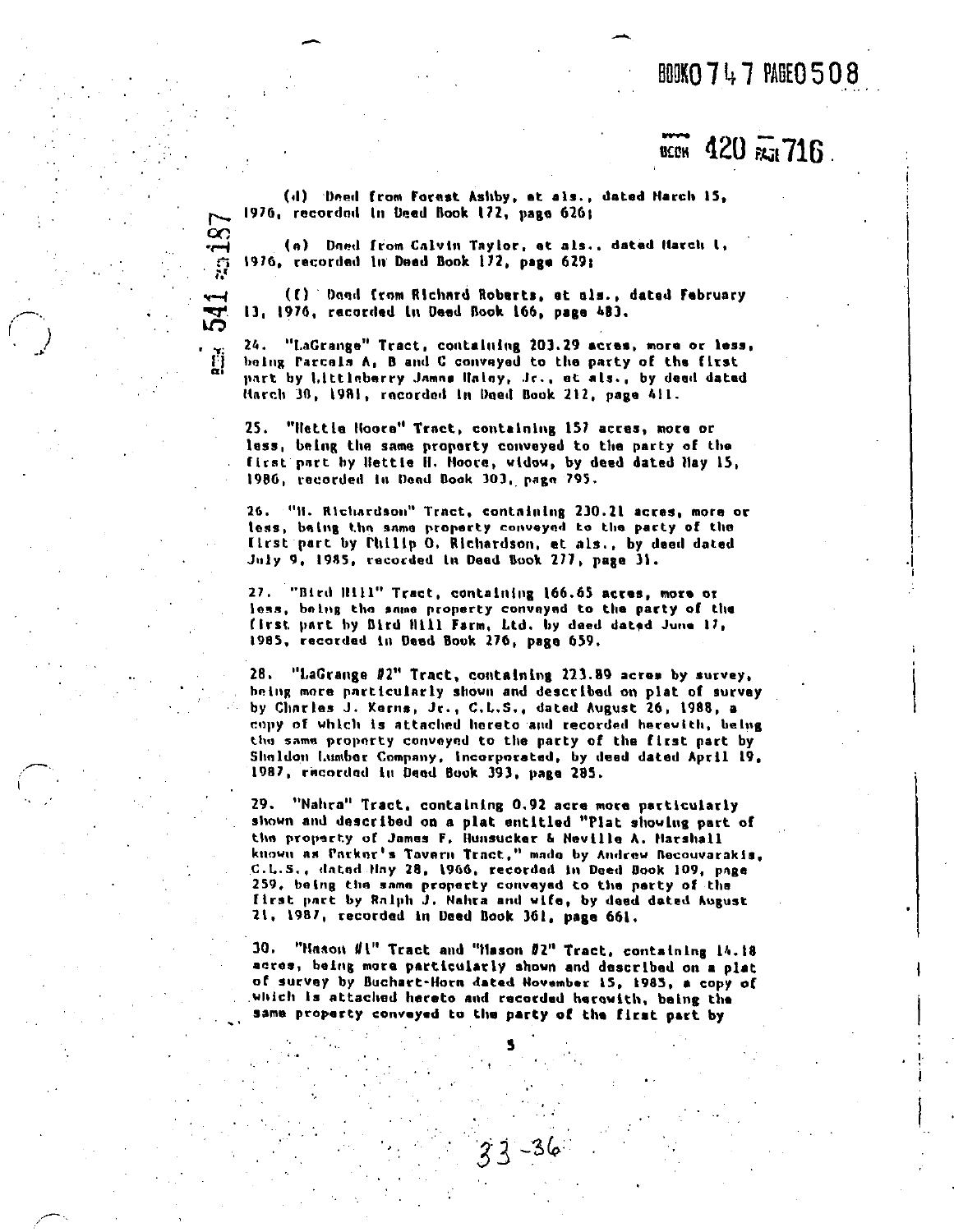### **JUKO 747 PAGEO 509**

#### .4ZU *x*a (14 ucne.

Samuel Ashlock and ulle, by demd datad llnroh 21, 1973, racordod in Doed Book 143, page 750 and by Emma Spence Bradsby, widow, by deed dated July 12, 1973, recorded in Doed Dook 140, page 161.

31. "Ware Ashlock #I" Tract, contalnlng 22 acres, more or less, being the same property conveyed to the party of the first part by D. W. Ware and wife by dued dated September h, 1980, recorded in Deed Book 206, page 621 and by William Arthur Ashlock, et als., by deed dated Harch I, 1973, recordod In Deed Book 160, pnge 281.

Rai 188

541

**32.** "Ware Ashlock **IZ"** Tract, contalnlng \-LIZ acrsa, moro or less, balng the snmu property cnweyed to tho party of tho first part by D. W. Ware and wife by deed dated September  $A_{\rm c}$ 1980. rocorded In Deed nook 206, page 621 and by Solomon Asl~lock by deed dated Uecembet **17,** 1913, recorded 181 Veeli Book 169, page 202.

33. "Allen Ordinary" Tract, containing 113.41 acres, being more particularly shown and described on plat of survey by **R.** 8. Cartwrlgllt. C.L.S., dated Novenhnr 20, 1987, recoidcd In Plat Book 47, page 46, being the same property conveyed to the party of the first part by Allen's Ordinary Development Company, et als.. by deed dated January 13, 1988, racordod in Deed Book 378, page 643.

**36.** "Shank" Tract, contalnlng 3.18 acres, belng more 'particularly shown and dsscrlbed on a plat of survey by Deward Hartin, C.L.S., dated Harch 12, 1980, recorded in Deed Book 148, page 113, being the same property conveyed to the party of the first part by J. Donald Shenk and wife by deed dated Alrrll 15. 1988, recordod In Uaed Dook **346,** pnge 891.

**35. "Fillchko" Tract, containing 10.238 acres, being more** partlculwrly shown and dascrlbad on **a** plat of aurvey by 0. **D.**  Littlepane, C.L.S., dated November **5,** 1911, recorded in Plat Book 29, page 6, being the same property conveyed to the party of the first part by John R. Filichko and wife by deed dated Aprll 11, 1988, recorded in Deed Book *381,* page 163.

36. "Continental-Thomas" Tract No. 13-2026, containing 275.70 acres, being more particularly shown and described on a plat of survey by C. E. Williams, C.L.S., dated June 1960, recorded In Plat Douk 21, page 38, belug the same property conveyed to the party of the first part by The Continental Group, Inc. by deed dated December 18, 1981, recorded in Deed Book 219. page 552.

37. "Richardson's Hill Pond" Tract, containing 58.99 acres by survey, being more particulatly shown and described on plat of survey by R. II. Ilighland dated November 8, 1951, recorded in Plat Book **J. Page 17, lying partly in New Kent County (18 acres, more** or lass) and partly In James Clty County (41 acres, more or less),

**C** 

 $.34 - 36$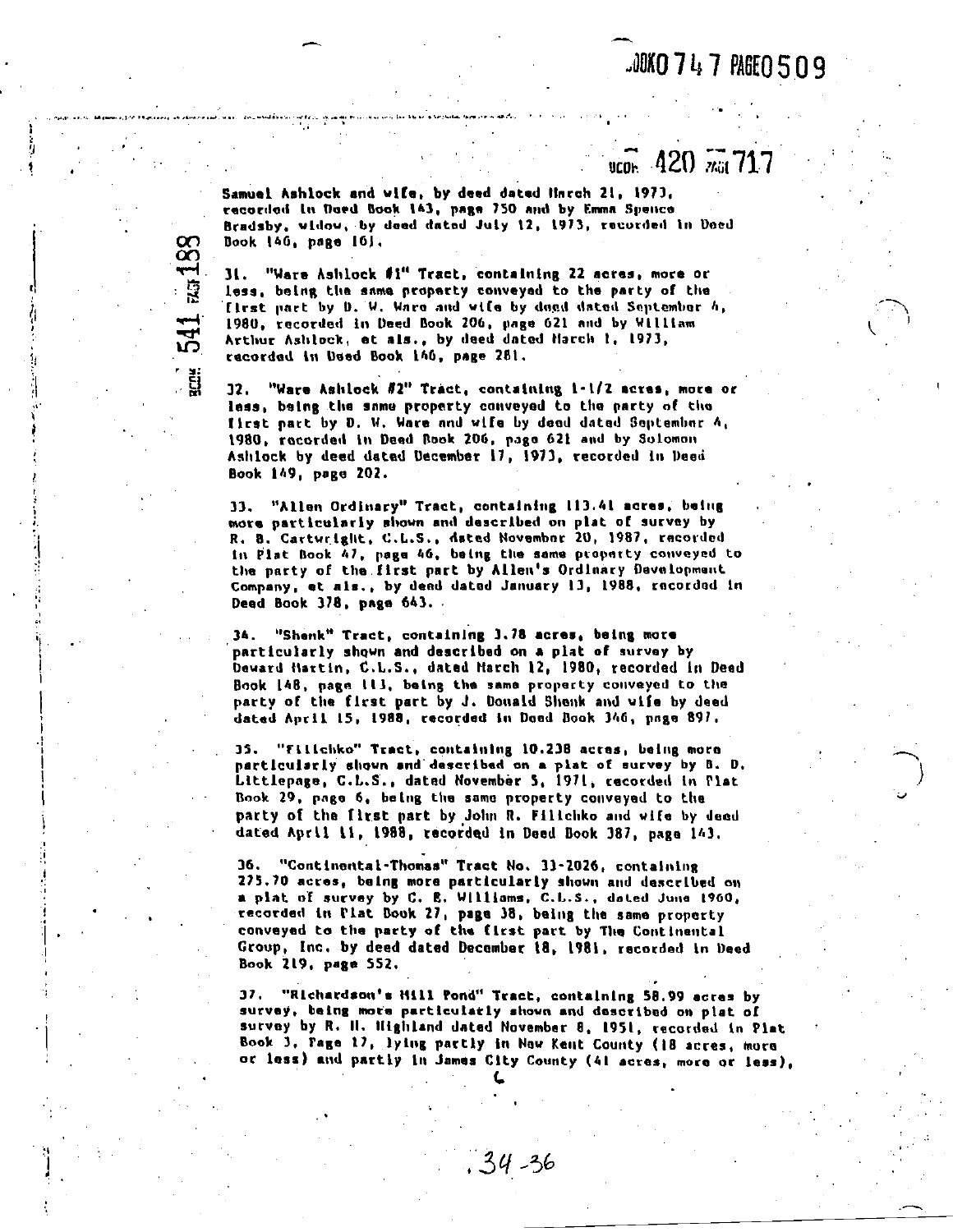# BL 747 PAGE0510

# **BCOK** 541 **PLGR** 189

# **BOOK 420 FAGE 718**

being the same property conveyed to the party of the first part by David Notson Sutton, Jr., Executor, et als., by deed dated July 3, 1987, recorded in Deed Book 144, page 159.

38. "Farinholt" Tract, containing 144.41 acres more or less, being more particularly shown and described on plat of survey by C. L. Evans, C.L.S., dated January 19, 1934, which plat is attached hereto and recorded herewith, less and except 1.59 acres, move or less, conveyed to the Commonwealth of Virginia by deed dated January 3, 1955, being the residue of the tract conveyed to the party of the first part by T. H. Geddy, Jr., Special Commissioner, by deed dated february 12, 1931, rocorded in Dead Book 22, page 453.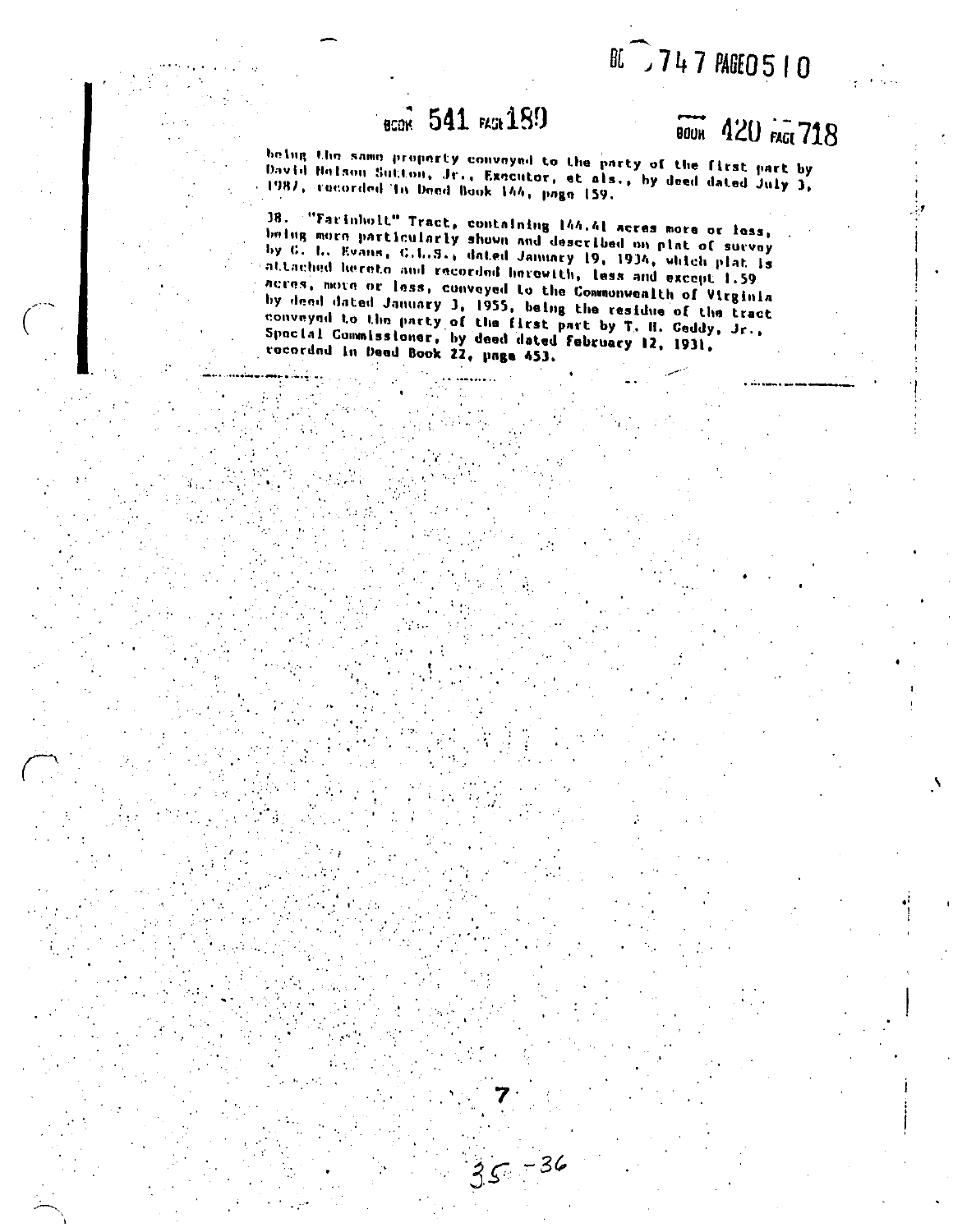All that certain parcel of land in James City County, Virginia, containing by survey 4.75 acres as shown on a plat entitled, "SURVEY OF 4.75 ACRES FOR CONVEYANCE FROM SHELDON LUHBER COMPANY, INC., TO HOWARD V. CLAYTON, MARION P. CLAYTON, & JOHN H. CLAYTON," dated March 29, 1984, made by AES, a copy of which is recorded in the Clerk's Office of the Circuit Court for the City of Williamsburg and County of James City in County Deed Book 246, page 313.

Being the same property conveyed unto the Grantors herein by deed of assumption from John H. Clayton, dated October 21, 1986, and recorded in County Deed Book 323, page 845, and by deed from Sheldon Lumber Co., dated March 30, 1984, and recorded in the Clerk's Office of the Circuit Court for the City of Williamsburg and County of James City in Daed Book 246, page 311.

VIRGINIA: City of Williamsburg and County of James City, to Wit: In the Clerk's Office of the Circuit Court of the City of Williamsburg and County of James City jhe 31 day of Dub 10 95 mis marked dimitted to record at  $70.35$ ು∴ುಂಟ್ರ Teste: Helene S. Ward.<br>by Allene XI Deputy Clerk

 $36 - 36$